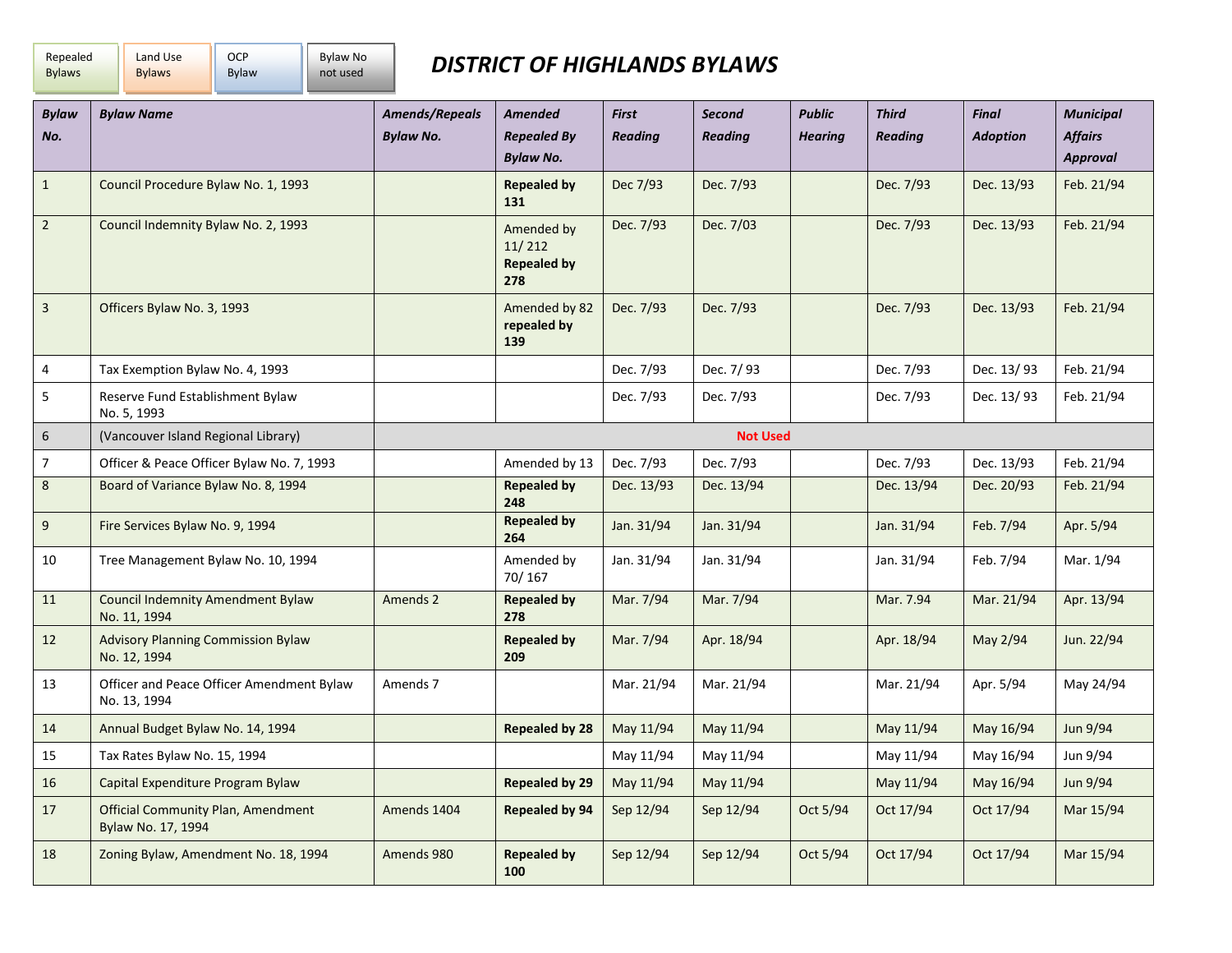| <b>Bylaw</b><br>No. | <b>Bylaw Name</b>                                                              | <b>Amends</b><br><b>Repeals</b><br><b>Bylaw No.</b> | <b>Amended</b><br><b>Repealed By</b><br><b>Bylaw No.</b> | <b>First</b><br><b>Reading</b> | <b>Second</b><br><b>Reading</b> | <b>Public</b><br><b>Hearing</b> | <b>Third</b><br><b>Reading</b> | <b>Final</b><br><b>Adoption</b> | <b>Municipal</b><br><b>Affairs</b><br><b>Approval</b> |  |  |
|---------------------|--------------------------------------------------------------------------------|-----------------------------------------------------|----------------------------------------------------------|--------------------------------|---------------------------------|---------------------------------|--------------------------------|---------------------------------|-------------------------------------------------------|--|--|
| 19                  | Subdivision Bylaw 1982, Amendment<br>Bylaw No. 19, 1994                        | Amends 986                                          | <b>Repealed by</b><br>154                                | Sep 12/94                      | Sep 12/94                       | Oct 5/94                        | Oct 17/94                      | Nov 7/94                        | Dec 5/94                                              |  |  |
| 20                  | Hazlitt Creek Road Closure Bylaw<br>No. 20, 1996                               |                                                     |                                                          | Sep 12/94                      | Sep 12/94                       | Oct 5/94                        | Oct 17/94                      | Nov 7/94                        | Dec 5/94                                              |  |  |
| 21                  | Official Community Plan Bylaw No. 21, 1995                                     | Amends 1404                                         | Repealed by 94                                           | Mar 6/95                       | Mar 6/95                        | Mar<br>29/95                    | Apr 3/95                       | Apr 3/95                        |                                                       |  |  |
| 22                  | Zoning Bylaw Amendment Bylaw No. 22, 1995                                      | Amends 980                                          | <b>Repealed by</b><br>100                                | Mar 6/05                       | Mar 6/95                        | Mar<br>29/95                    | Apr 2/95                       | Apr 3/95                        |                                                       |  |  |
| 23                  | Subdivision Bylaw 1982, Amendment Bylaw<br>No. 23, 1995                        | Amends 986                                          | <b>Repealed by</b><br>154                                | Mar 6/95                       | Mar 6/95                        | Mar<br>29/05                    | Apr 3//95                      | Apr 3/95                        |                                                       |  |  |
| 24                  | Nuclear Weapons and Nuclear Power<br>Production Prohibition Bylaw No. 24, 1994 |                                                     |                                                          | Jul 18/94                      | Jul 18/94                       |                                 | Jul 18/94                      | Aug 2/94                        | Aug 24/94                                             |  |  |
| 25                  | Zoning Bylaw Amendment Bylaw No. 25, 1994                                      | Amends 980                                          | <b>Repealed by</b><br>100                                | Aug 2/94                       | Aug 2/94                        | Oct 5/94                        | Oct 17/94                      | Oct 17/94                       | Mar 31/94                                             |  |  |
| 26                  | Subdivision Bylaw No. 1982, Amendment<br>Bylaw No. 26, 1994                    | Amend 986                                           | <b>Repealed by</b><br>154                                | Aug 2/94                       | Aug 2/94                        | Oct 5/94                        | Oct 17/94                      | Nov 7/94                        | Mar 2/95                                              |  |  |
| 27                  | Zoning Bylaw Amendment Bylaw No. 27, 1994                                      | Amends 980                                          | <b>Repealed by</b><br>100                                | Dec 5/94                       | Dec 5/94                        | <b>Dec</b><br>13/94             | Dec 19/94                      | Dec 19/94                       | Mar 2/95                                              |  |  |
| 28                  | Amended Annual Budget Bylaw No. 28, 1994                                       | Repeals 14                                          |                                                          | Sep 6/94                       | Sep 6/94                        |                                 | Sep 6/94                       | Sep 26/94                       | Nov 2/94                                              |  |  |
| 29                  | Amended Capital Expenditure Program<br>Bylaw No. 29, 1994                      | Repeals 16                                          |                                                          | Sep 6/94                       | Sep 6/94                        |                                 | Sep 6/94                       | Sep 26/94                       | Nov 2/94                                              |  |  |
| 30                  | Freedom of Information Bylaw No. 30, 1994                                      |                                                     | <b>Repealed by</b><br>426                                | Oct 3/94                       | Oct 3/94                        |                                 | Oct 3/94                       | Oct 17/94                       | Dec 5/94                                              |  |  |
| 31                  | Deposit of Soil Prohibition Amendment Bylaw<br>No. 31, 2994                    | Amends 1473                                         |                                                          | Oct 11/94                      | Oct 11/94                       |                                 | Oct 11/94                      | Oct 17/94                       | Dec 5/94                                              |  |  |
| 32                  | West Highlands Fire Protection Loan<br>Authorization Bylaw No. 32, 1994        |                                                     |                                                          | Oct 17/94                      | Oct 17/94                       |                                 | Oct 17/94                      | Mar 6/95                        | May 3/95                                              |  |  |
| 33                  | East Highlands Fire Protection Loan<br>Authorization Bylaw No. 33, 1994        |                                                     |                                                          | Oct 17/94                      | Oct 17/94                       |                                 | Oct 17/94                      | Mar 6/95                        | May 3/95                                              |  |  |
| 34                  | Security Issuing Bylaw No. 34, 1994                                            |                                                     |                                                          | Oct 17/94                      | Oct 17/94                       |                                 | July 17/95                     | Aug 21/95                       | Oct 5/95                                              |  |  |
| 35                  | (Building Regulation Amendment)                                                |                                                     | <b>NOT USED</b>                                          |                                |                                 |                                 |                                |                                 |                                                       |  |  |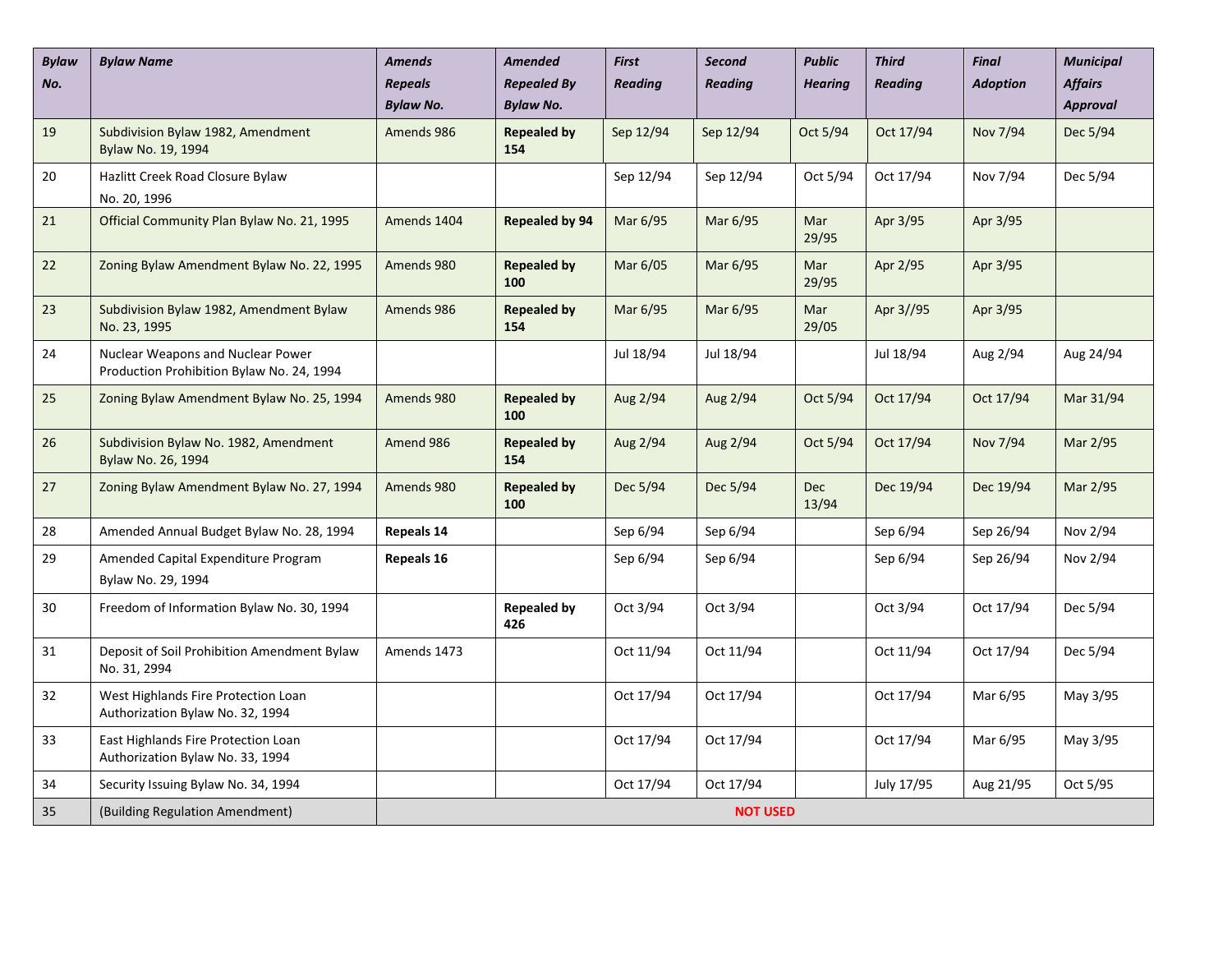| <b>Bylaw</b><br>No. | <b>Bylaw Name</b>                                                                      | <b>Amends/Repeals</b><br><b>Bylaw No.</b>       | <b>Amended</b><br><b>Repealed By</b>                                                            | <b>First</b><br><b>Reading</b> | <b>Second</b><br><b>Reading</b> | <b>Public</b><br><b>Hearing</b> | <b>Third</b><br><b>Reading</b> | <b>Final</b><br><b>Adoption</b> | <b>Municipal</b><br><b>Affairs</b> |
|---------------------|----------------------------------------------------------------------------------------|-------------------------------------------------|-------------------------------------------------------------------------------------------------|--------------------------------|---------------------------------|---------------------------------|--------------------------------|---------------------------------|------------------------------------|
|                     |                                                                                        |                                                 | <b>Bylaw No.</b>                                                                                |                                |                                 |                                 |                                |                                 | <b>Approval</b>                    |
| 36                  | Bylaw No. 36 to Regulate Roads and Traffic                                             |                                                 | Amended by 53,<br>57, 64, 71, 110,<br>196, 211, 235,<br>238, 256, 263,<br>284, 285, 292,<br>293 | Nov 7/94                       | Nov 7/94                        |                                 | Nov 7/94                       | Nov 21/94                       | Mar 24/95                          |
|                     |                                                                                        |                                                 | <b>Repealed by 300</b>                                                                          |                                |                                 |                                 |                                |                                 |                                    |
| 37                  | Zoning Bylaw Amendment Bylaw No. 37,<br>1994                                           | Amends 980                                      | Repealed by 100                                                                                 | Dec 5/94                       | Dec 5/94                        | <b>Dec</b><br>13/94             | Dec 19/94                      | Jan 16/95                       |                                    |
| 38                  | Fire Protection Specified Area Amendment<br>Bylaw No. 38, 1995                         | Amends 2076                                     |                                                                                                 | Feb 6/95                       | Feb 6/95                        |                                 | Feb 15/95                      | July 4/95                       |                                    |
| 39                  | Eastern Highlands Volunteer Fire Department<br>Property Acquisition Bylaw No. 39, 1995 |                                                 |                                                                                                 | Mar 6/95                       | Mar 6/95                        |                                 | Mar 6/95                       | Mar 20/95                       |                                    |
| 40                  | Residence for Relative Subdivision Bylaw No.<br>40, 1995                               |                                                 |                                                                                                 | Apr 3/95                       | Apr 3/95                        |                                 | Apr 3/95                       | Apr 18/95                       |                                    |
| 41                  | Fire Protection Specified Area Amendment<br>Bylaw No. 41, 1995                         | Amends 2076                                     |                                                                                                 | Apr 18/95                      | Apr 18/95                       |                                 | April 18/95                    | Oct 2/95                        | Sep 20/95                          |
| 42                  | Road Closure & Exchange (Wheatcroft)                                                   |                                                 |                                                                                                 | Jun 19/95                      | Jun 19/95                       |                                 | Jun 19/95                      |                                 | <b>Not proceeding to Adoption</b>  |
| 43                  | Annual Budget Bylaw No. 43, 1995                                                       |                                                 | Amended by 62                                                                                   | May 12/95                      | May 12/95                       |                                 | May 12/95                      | May 15/95                       |                                    |
| 44                  | Tax Rates Bylaw No. 44, 1995                                                           |                                                 |                                                                                                 | May 12/95                      | May 12/95                       |                                 | May 12/95                      | May 15/95                       |                                    |
| 45                  | Capital Expenditure Program Bylaw No. 45,<br>1995                                      |                                                 | Amended by 63                                                                                   | May 12/95                      | May 12/95                       |                                 | May 12/95                      | May 15/95                       |                                    |
| 46                  | Elections Bylaw No. 46, 1995                                                           |                                                 | <b>Repealed by 123</b>                                                                          | Jun 5/95                       | Jun 5/95                        |                                 | Jun 5/95                       | Jun 19/95                       |                                    |
| 47                  | Land Use Application Fees Amendment Bylaw<br>No. 47, 1995                              | Amends 568,<br>1562, 1861, 1862<br>Repeals 1968 | <b>Repealed by 95</b>                                                                           | Jun 5/95                       | Jun 5/95                        |                                 | Jun 5/95                       | Jun 16/95                       |                                    |
| 48                  | Eastern Highlands Fire Protection Specified<br>Area Amendment Bylaw No. 48, 1995       | Amends 1537                                     |                                                                                                 | Jun 19/95                      | Jun 19/95                       |                                 | Jun 19/95                      | Feb 5/96                        | Jan 17/96                          |
| 49                  | Ticket Authorization Bylaw No. 49, 1995                                                |                                                 | Amended by 99/<br>219                                                                           | May 21/96                      | May 21/96                       |                                 | Jul 2/96                       | Aug 19/96                       |                                    |
| 50                  | Fork Lake Road Closing Bylaw No. 50, 1995                                              |                                                 |                                                                                                 | Jun 19/95                      | Aug 22/95                       |                                 | Aug 22/95                      | Sep 5/95                        |                                    |
| 51                  | Opinion Referendum JDF Bylaw No. 51, 1995                                              |                                                 |                                                                                                 | Jul 17/95                      | Jul 17/95                       |                                 | Jul 17/95                      | Aug 8/95                        |                                    |
| 52                  | Land Use Application Fees Amendment Bylaw<br>No. 52, 1995                              | Amends 1562,<br>1861                            | <b>Repealed by 95</b>                                                                           | Jul 17/95                      | Jul 17/95                       |                                 | Jul 17/95                      | Aug 8/95                        |                                    |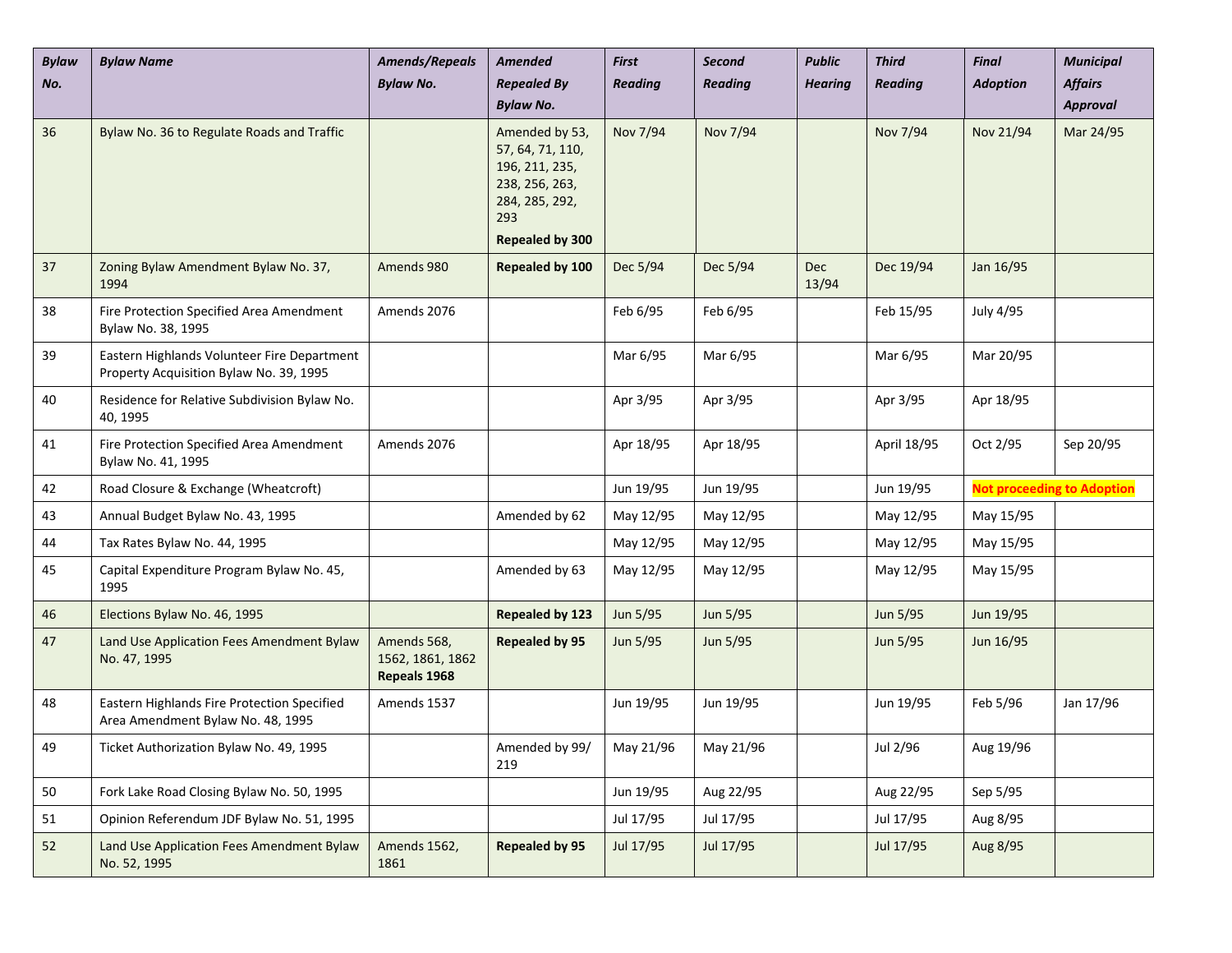| <b>Bylaw</b><br>No. | <b>Bylaw Name</b>                                                                     | <b>Amends/Repeals</b><br><b>Bylaw No.</b> | <b>Amended</b><br><b>Repealed By</b><br><b>Bylaw No.</b> | <b>First</b><br><b>Reading</b> | <b>Second</b><br><b>Reading</b> | <b>Public</b><br><b>Hearing</b> | <b>Third</b><br><b>Reading</b> | <b>Final</b><br><b>Adoption</b> | <b>Municipal</b><br><b>Affairs</b><br><b>Approval</b> |
|---------------------|---------------------------------------------------------------------------------------|-------------------------------------------|----------------------------------------------------------|--------------------------------|---------------------------------|---------------------------------|--------------------------------|---------------------------------|-------------------------------------------------------|
| 53                  | Road Naming Bylaw No. 53, 1995                                                        | Amends 36                                 | Amended by 57<br>Repealed by 300                         | Aug 8/95                       | Aug 8/95                        |                                 | Aug 8/95                       | Aug 22/95                       |                                                       |
| 54                  | Tax Due Date Bylaw No. 54, 1995                                                       |                                           |                                                          | Oct 16/95                      | Oct 16/95                       |                                 | Oct 16/95                      | Nov 6/95                        |                                                       |
| 56                  | Emergency Measures Bylaw No. 56, 1995                                                 |                                           | Repealed by<br>Bylaw 416                                 | Sep 5/95                       | Sep 5/95                        |                                 | Sep 5/95                       | Sep 29/95                       |                                                       |
| 57                  | Road Renaming Bylaw No. 57, 1995                                                      | Amends 36                                 | <b>Repealed by 300</b>                                   | Oct 16/95                      | Oct 16/95                       |                                 | Oct 16/95                      | Nov 6/95                        |                                                       |
| 58                  | Fire Department Equipment Replacement<br>Reserve Fund Expenditure Bylaw No. 58, 1995  |                                           |                                                          | Nov 6/95                       | Nov 6/95                        |                                 | Nov 6/95                       | Nov 20/95                       |                                                       |
| 59                  | Juan de Fuca Library Building Operating<br>Agreement Authorization Bylaw No. 59, 1995 |                                           |                                                          | Dec 4/95                       | Dec 4/95                        |                                 | Dec 18/95                      | Dec 20/95                       |                                                       |
| 60                  | Greater Victoria Public Library Agreement<br>Authorization Bylaw No. 60, 1995         |                                           |                                                          | Dec 18/95                      | Dec 18/95                       | June<br>21/05                   | Dec 18/95                      | Dec 20/95                       |                                                       |
| 61                  | Building Regulation Bylaw No. 61, 1995                                                |                                           | Amended by 78,<br>158, 163<br><b>Repealed by 192</b>     | Dec 18/95                      | Dec 18/95                       |                                 | Dec 18/95                      | Dec 20/95                       |                                                       |
| 62                  | Annual Budget Amendment Bylaw No. 62,<br>1995                                         | Amends 43                                 |                                                          | Dec 18/95                      | Dec 18/95                       |                                 | Dec 18/95                      | Dec 20/95                       |                                                       |
| 63                  | Capital Expenditure Program Amendment<br>Bylaw No. 63, 1995                           | Amends 45                                 |                                                          | Dec 18/95                      | Dec 18/95                       |                                 | Dec 18/95                      | Dec 20/95                       |                                                       |
| 64                  | Roads and Traffic Regulation Amendment<br>Bylaw No. 64, 1995                          | Amends 36                                 | Repealed by 300                                          | Feb 5/96                       | Feb 5/96                        |                                 | Feb 5/96                       | Feb 19/96                       |                                                       |
| 65                  |                                                                                       |                                           |                                                          | <b>Not used</b>                |                                 |                                 |                                |                                 |                                                       |
| 66                  |                                                                                       |                                           |                                                          | <b>Not used</b>                |                                 |                                 |                                |                                 |                                                       |
| 67                  | Blasting Bylaw No. 67, 1995                                                           |                                           |                                                          | Mar 18/96                      | Mar 18/96                       |                                 | Mar 18/96                      | Apr 1/96                        |                                                       |
| 68                  | Indemnification Bylaw No. 68, 1996                                                    |                                           |                                                          | Mar 18/96                      | Mar 18/96                       |                                 | Mar 18/96                      | Apr 1/96                        |                                                       |
| 69                  |                                                                                       |                                           |                                                          | <b>Not used</b>                |                                 |                                 |                                |                                 |                                                       |
| 70                  | Tree Management Amendment Bylaw No. 70,<br>1996                                       | Amends 10                                 |                                                          | May 21/96                      | May 21/96                       |                                 | May 21/96                      | Aug 19/96                       |                                                       |
| 71                  | Roads and Traffic Regulation Amendment<br>Bylaw. No. 71, 1996                         | Amends 36                                 | <b>Repealed by 300</b>                                   | May 21/96                      | May 21/96                       |                                 | May 21/96                      | Aug 19/96                       |                                                       |
| 72                  | Building Numbering Bylaw No. 72, 1996                                                 | Repeals 2010,<br>2093, 2011               |                                                          | Sep 4/96                       | Sep 4/96                        |                                 | Sep 4/96                       | Sep 16/96                       |                                                       |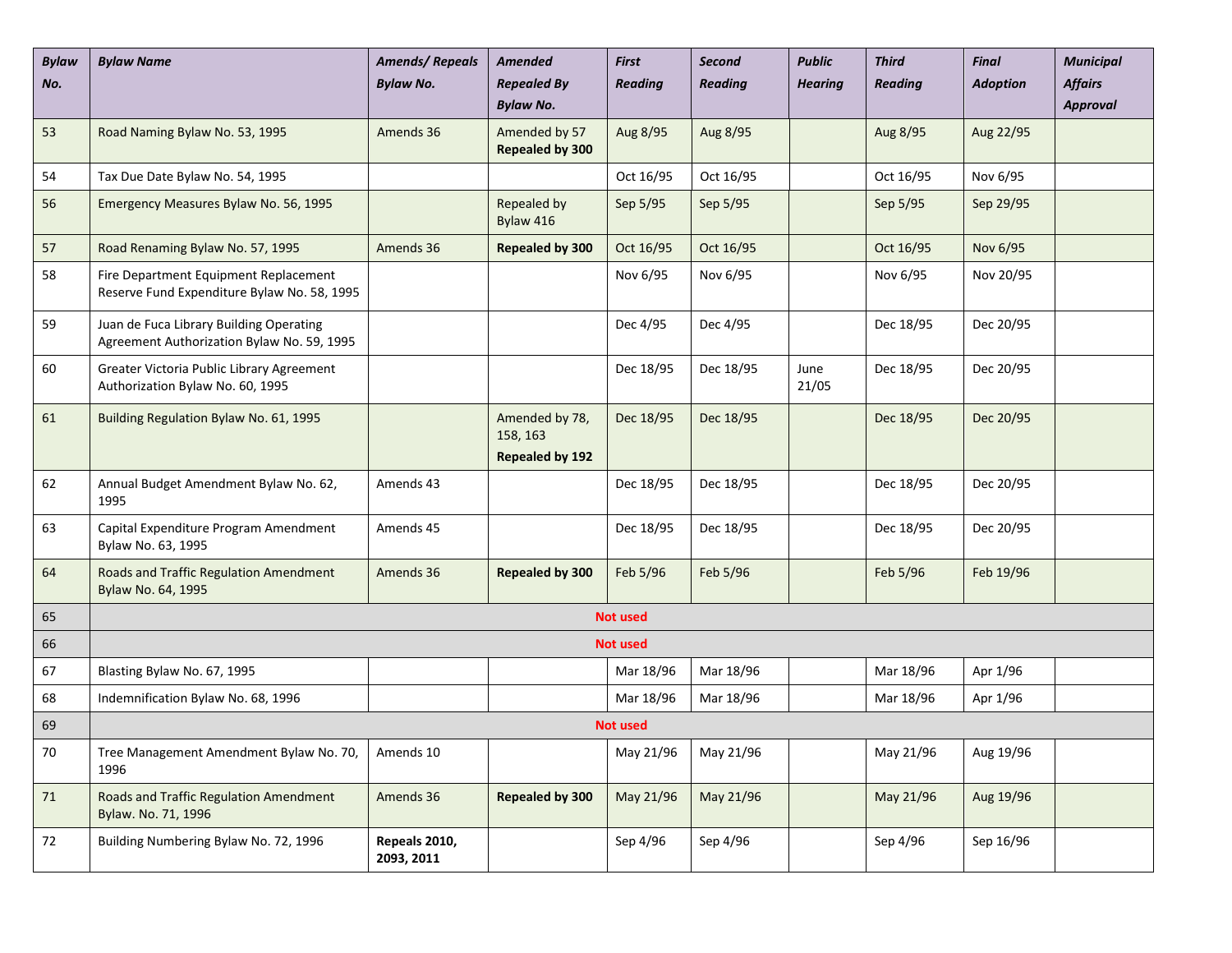| <b>Bylaw</b> | <b>Bylaw Name</b>                                                                                                                | <b>Amends/Repeals</b> | Amended                                                                   | <b>First</b>    | <b>Second</b>  | <b>Public</b>  | <b>Third</b>   | <b>Final</b>    | <b>Municipal</b>           |
|--------------|----------------------------------------------------------------------------------------------------------------------------------|-----------------------|---------------------------------------------------------------------------|-----------------|----------------|----------------|----------------|-----------------|----------------------------|
| No.          |                                                                                                                                  | <b>Bylaw No.</b>      | <b>Repealed By</b><br><b>Bylaw No.</b>                                    | <b>Reading</b>  | <b>Reading</b> | <b>Hearing</b> | <b>Reading</b> | <b>Adoption</b> | <b>Affairs</b><br>Approval |
| 74           | Tax Rates Bylaw No. 74, 1996                                                                                                     |                       |                                                                           | May 13/96       | May 13/96      |                | May 13/96      | May 15/96       |                            |
| 75           | Annual Budget Bylaw No. 75                                                                                                       |                       |                                                                           | May 13/96       | May 13/96      |                | May 13/96      | May 15/96       |                            |
| 76           | Capital Expenditure Program Bylaw No. 76,<br>1996                                                                                |                       |                                                                           | May 13/96       | May 13/96      |                | May 13/96      | May 15/96       |                            |
| 77           | Royal Roads University License to Occupy<br>Bylaw No. 77, 1996                                                                   |                       |                                                                           | May 21/96       | May 21/96      |                | May 21/96      | Jun 3/96        |                            |
| 78           | Building Regulation Amendment Bylaw No.<br>78, 1996                                                                              | Amends 61             | <b>Repealed by 192</b>                                                    | May 21/96       | May 21/96      |                | Jul 2/96       | Aug 1/96        |                            |
| 79           |                                                                                                                                  |                       |                                                                           | <b>Not used</b> |                |                |                |                 |                            |
| 80           |                                                                                                                                  |                       |                                                                           | <b>Not used</b> |                |                |                |                 |                            |
| 81           | Fees and Charges Bylaw No. 81, 1996                                                                                              | Repeals 1040          | <b>Repealed by</b><br>245                                                 | Sep 16/96       | Sept 16/96     |                | Sept 16/96     | Oct 7/96        |                            |
| 82           | Officers Amendment Bylaw, No. 82, 1996                                                                                           | Amends 3              | <b>Repealed by 139</b>                                                    | Nov 4/96        | Nov 4/96       |                | Nov 4/96       | Dec 2/96        |                            |
| 83           | Juan de Fuca Library Branch Cost-sharing<br>Agreement Authorization Bylaw No. 83,<br>1997                                        |                       |                                                                           | Mar 3/97        | Mar 3/97       |                | Mar 3/97       | Apr 7/97        |                            |
| 84           |                                                                                                                                  |                       |                                                                           | <b>Not used</b> |                |                |                |                 |                            |
| 85           | District of Highlands and the Willis Point<br>Volunteer Fire Department Mutual Aid<br>Agreement Authorization Bylaw No. 85, 1997 |                       |                                                                           | Mar 17/97       | Mar 17/97      |                | Mar 17/97      | Apr 7/97        |                            |
| 86           | District of Highlands Fire Specified Area<br>Merger Bylaw No. 86, 1997                                                           |                       | Amended by 111/<br>166/222/266/<br>267/268/270/<br>271/272/274<br>283/355 | Sep 2/97        | Sep 2/97       |                | Sep 2/97       | May 4/98        |                            |
| 87           | Tax Rates Bylaw No. 87, 1997                                                                                                     |                       |                                                                           | May 12/97       | May 12/97      |                | May 12/97      | May 14/97       |                            |
| 88           | Annual Budget Bylaw No. 88, 1997                                                                                                 |                       |                                                                           | May 12/97       | May 12/97      |                | May 12/97      | May 14/97       |                            |
| 89           | Capital Expenditure Program Bylaw No. 89,<br>1997                                                                                |                       |                                                                           | May 12/97       | May 12/97      |                | May 12/97      | May 14/97       |                            |
| 90           | Land Use Application Fees Amendment<br>Bylaw No. 90, 1997                                                                        | Amends 1562           | <b>Repealed by 95</b>                                                     | May 20/97       | May 20/97      |                | May 20/97      | Jun 2/97        |                            |
| 91           |                                                                                                                                  |                       |                                                                           | <b>Not used</b> |                |                |                |                 |                            |
| 92           | Highlands zoning Bylaw Amendment Bylaw<br>No. 92, 1997                                                                           | Amends 980            | Repealed by 100                                                           | Aug 5/97        | Sep 2/97       | Sep 22/97      | Oct 6/97       | Oct 6/97        |                            |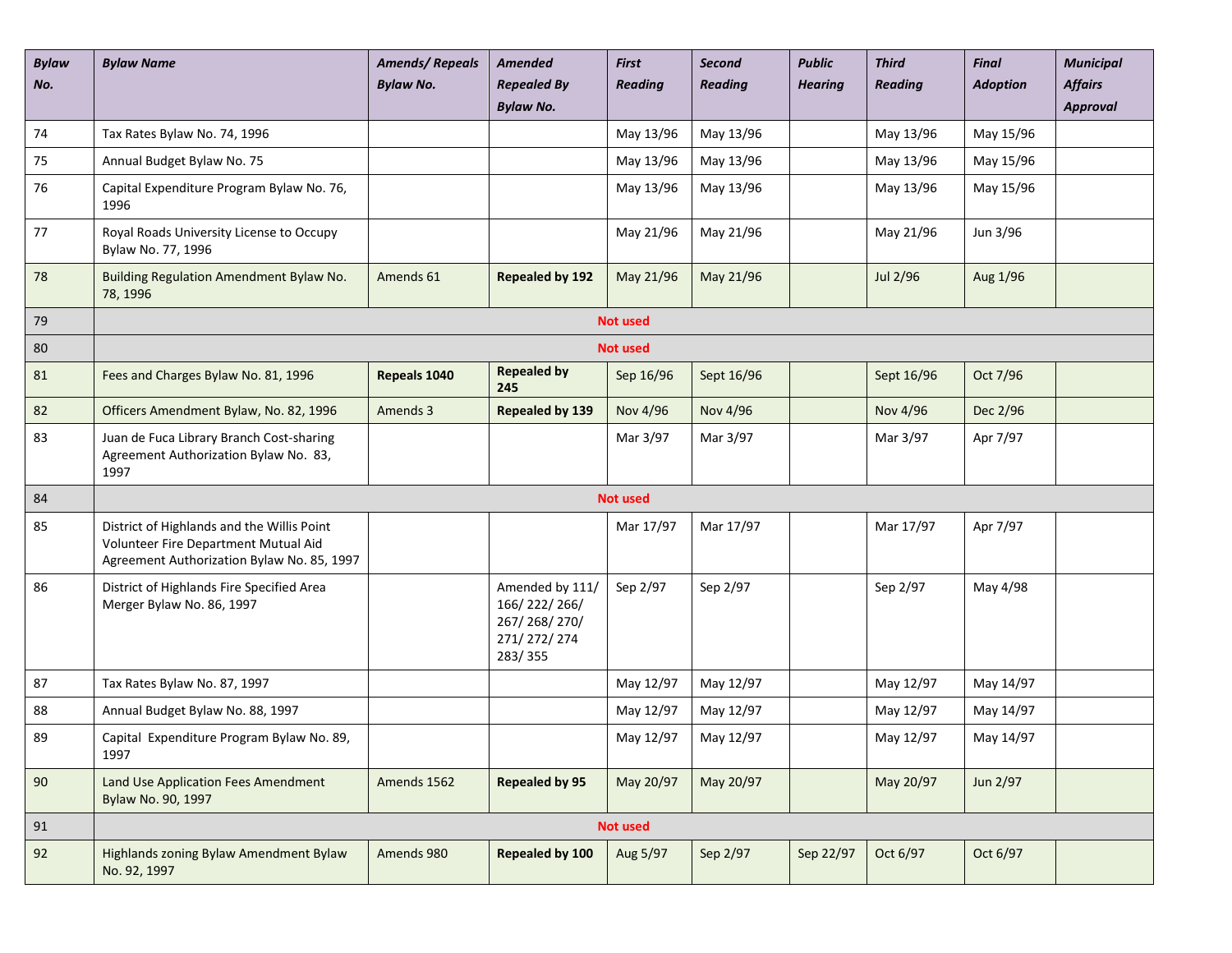| <b>Bylaw</b><br>No. | <b>Bylaw Name</b>                                                                               | <b>Amends/Repeals</b><br><b>Bylaw No.</b>             | <b>Amended</b><br><b>Repealed By</b><br><b>Bylaw No.</b>                                                                                                                                 | <b>First</b><br><b>Reading</b> | <b>Second</b><br><b>Reading</b> | <b>Public</b><br><b>Hearing</b> | <b>Third</b><br><b>Reading</b> | <b>Final</b><br><b>Adoption</b> | <b>Municipal</b><br><b>Affairs</b><br><b>Approval</b> |  |
|---------------------|-------------------------------------------------------------------------------------------------|-------------------------------------------------------|------------------------------------------------------------------------------------------------------------------------------------------------------------------------------------------|--------------------------------|---------------------------------|---------------------------------|--------------------------------|---------------------------------|-------------------------------------------------------|--|
| 93                  | Subdivision Bylaw 1982, Amendment Bylaw<br>No. 93, 1997                                         | Amends 986                                            | <b>Repealed by</b><br>154                                                                                                                                                                | Aug 5/97                       | Sep 5/97                        |                                 | Oct 6/97                       | Oct 20/97                       |                                                       |  |
| 94                  | Official Community Plan Bylaw No. 94, 1997                                                      | <b>Repeals</b> 17, 21,<br>1404                        | Amended by<br>115, 137, 149/<br>177<br><b>Repealed by</b><br>277                                                                                                                         | Jun 2/97                       | Jun 16/97                       | Jun 23/97                       | Jul 7/97                       | Jul 7/97                        |                                                       |  |
| 95                  | Land Use Application Fee Bylaw No. 95,<br>1997                                                  | <b>Repeals</b><br>568/1562/1861/<br>1968/<br>47/52/90 | Amended by<br>299                                                                                                                                                                        | Oct 20/97                      | Oct 20/97                       |                                 | Oct 20/97                      | Nov 3/97                        |                                                       |  |
| 96                  | Land Use Procedures Bylaw No. 96, 1998                                                          | Repeals 1561,<br>1862, 1910, 1967                     |                                                                                                                                                                                          | Apr 6/98                       | May 4/98                        |                                 | May 4/98                       | May 19/98                       |                                                       |  |
| 97                  | Zoning Bylaw Amendment Bylaw No. 97,<br>1997                                                    | Amends 980                                            | <b>Repealed by</b><br>100                                                                                                                                                                | Sep 2/97                       | Sep 2/97                        | Sep 22/97                       | Oct 6/97                       | Oct 6.97                        |                                                       |  |
| 98                  | (Noise Suppression Bylaw No. 98, 1998)                                                          | <b>Not used</b>                                       |                                                                                                                                                                                          |                                |                                 |                                 |                                |                                 |                                                       |  |
| 99                  | Ticket Information Bylaw No. 99, 1998                                                           | Amends 49                                             |                                                                                                                                                                                          | Sep 7/99                       | Sep 7/99                        |                                 | Sep 7/99                       | Nov 1/99                        | Prov. Judge<br>Approval<br>Oct. 21/99                 |  |
| 100                 | Zoning Bylaw No. 100, 1998                                                                      | <b>Repeals CRD 980</b><br>DoH 18/22/25/<br>27/37/92   | Amended by 114,<br>116, 119, 138,<br>146, 155, 159,<br>182, 185, 195,<br>199, 201, 205,<br>207, 217, 226,<br>231, 241, 242,<br>243, 255, 262,<br>275, 291, 308,<br>309, 310, 312,<br>319 | Dec 15/97                      | Jan 5/98                        | Feb 10/98                       | Feb 16/98                      | Feb 16/98                       |                                                       |  |
| 101                 | Municipal Office Reserve Fund<br>Establishment Bylaw No. 101, 1997                              |                                                       |                                                                                                                                                                                          | Dec 1/97                       | Dec 1/97                        |                                 | Dec 1/97                       | Dec 5/97                        |                                                       |  |
| 102                 | Municipal Park Acquisition and<br>Development Reserve Fund Establishment<br>Bylaw No. 102, 1997 |                                                       |                                                                                                                                                                                          | Dec 1/07                       | Dec 1/97                        |                                 | Dec 1/97                       | Dec 15/97                       |                                                       |  |
| 103                 | Floodplain Bylaw No. 103, 1998                                                                  |                                                       | <b>Repealed by</b><br>218                                                                                                                                                                | Feb 16/98                      | Feb 16/98                       |                                 | Feb 16/98                      | Mar 16/98                       |                                                       |  |
| 104                 | (Municipal Hall Property Acquisition Bylaw<br>No. 104, 1998)                                    | <b>Not Used</b>                                       |                                                                                                                                                                                          |                                |                                 |                                 |                                |                                 |                                                       |  |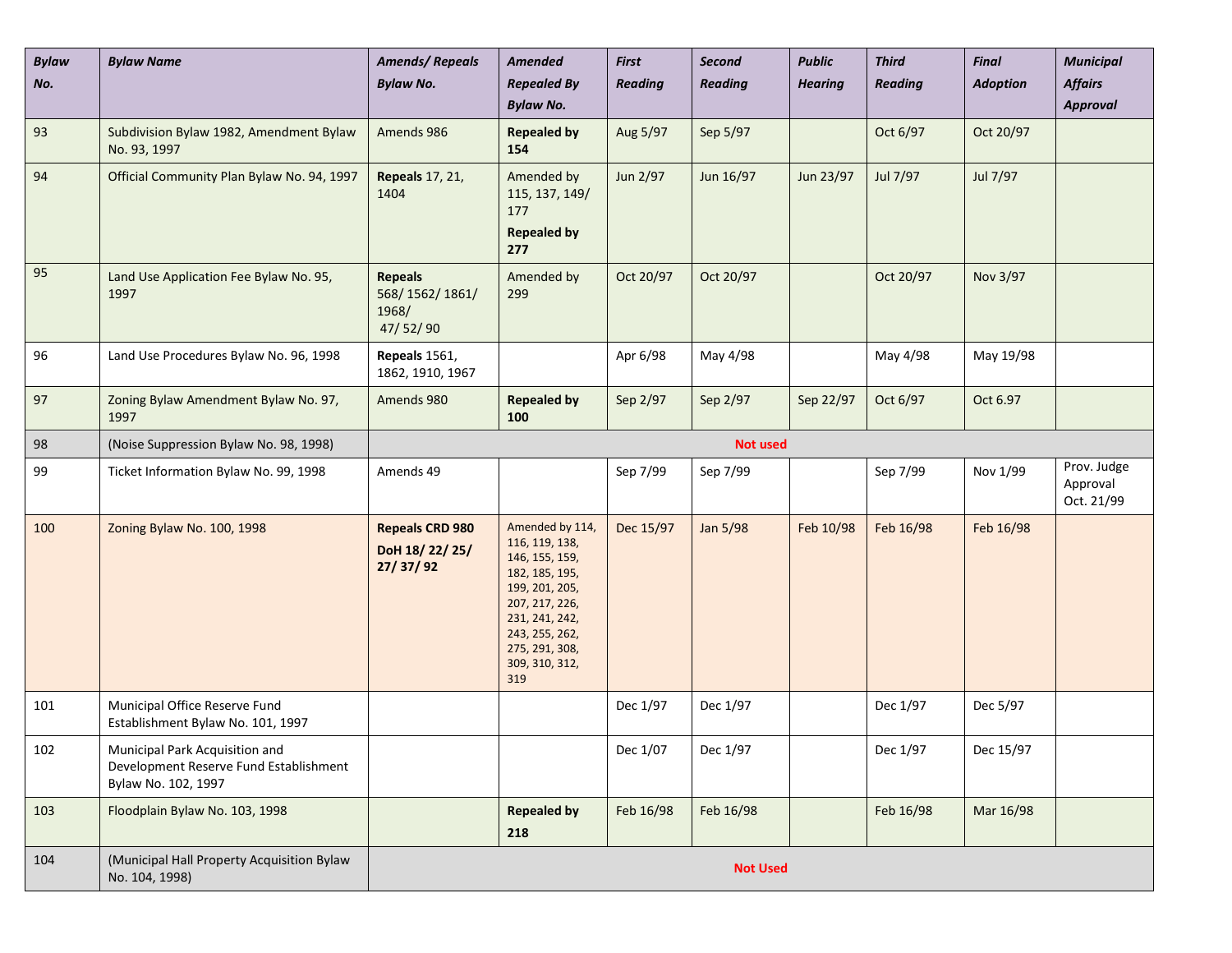| <b>Bylaw</b><br>No. | <b>Bylaw Name</b>                                                              | <b>Amends/Repeals</b><br><b>Bylaw No.</b> | <b>Amended</b><br><b>Repealed By</b><br><b>Bylaw No.</b> | <b>First</b><br><b>Reading</b> | Second<br><b>Reading</b> | <b>Public</b><br><b>Hearing</b> | <b>Third</b><br><b>Reading</b> | <b>Final</b><br><b>Adoption</b> | <b>Municipal</b><br><b>Affairs</b><br><b>Approval</b> |
|---------------------|--------------------------------------------------------------------------------|-------------------------------------------|----------------------------------------------------------|--------------------------------|--------------------------|---------------------------------|--------------------------------|---------------------------------|-------------------------------------------------------|
| 105                 | (1997 Annual Budget Amendment Bylaw<br>105, 1998)                              |                                           |                                                          |                                | <b>Not Used</b>          |                                 |                                |                                 |                                                       |
| 106                 | Fire Protection Specified Area Amendment<br>Bylaw No. 106, 1998                | Amends 2076                               |                                                          | Apr 6/98                       | Apr 6.98                 |                                 | Apr 6/98                       | Apr 20/98                       |                                                       |
| 107                 | Tax Rates Bylaw No. 107, 1998                                                  |                                           |                                                          | May 6/98                       | May 6/98                 |                                 | May 11/98                      | May 14/98                       |                                                       |
| 108                 | Annual Budget Bylaw No. 108, 1998                                              |                                           | Amended by<br>112                                        | May 6/98                       | May 6/98                 |                                 | May 6/98                       | May 14/98                       |                                                       |
| 109                 | Capital Expenditure Program Bylaw No. 109,<br>1998                             |                                           | Amended by<br>113                                        | May 6/98                       | May 6/98                 |                                 | May 6/98                       | May 14/98                       |                                                       |
| 110                 | Roads and Traffic Regulation Amendment<br>Bylaw No. 110, 1998                  | Amends 36                                 | <b>Repealed by</b><br>154                                | Sep 8/98                       | Sep 8.98                 |                                 | Sep 8/98                       | Sep 12/98                       |                                                       |
| 111                 | Fire Protection Specified Area Amendment<br>Bylaw No. 11, 1998                 | Amends 86                                 |                                                          | Oct 5/98                       | Oct 5/98                 |                                 | Nov 16/98                      | Dec 7/98                        |                                                       |
| 112                 | Annual Budget Amendment Bylaw No. 112,<br>1998                                 | Amends 108                                |                                                          | Oct 19/98                      | Oct 19/98                |                                 | Oct 19/98                      | Nov 2/98                        |                                                       |
| 113                 | Capital Expenditures Program Amendment<br>Bylaw no. 113, 1998                  | Amends 109                                |                                                          | Oct 19/98                      | Oct 19/98                |                                 | Oct 19/98                      | Nov 2/98                        |                                                       |
| 114                 | Zoning Bylaw Amendment Bylaw No. 114,<br>1999                                  | Amends 100                                |                                                          | Sep 20/98                      | Sep 20/98                |                                 | Oct 4/98                       | Oct 4/98                        |                                                       |
| 115                 | Official Community Plan Amendment Bylaw<br>No. 115, 1999                       | Amends 94                                 | <b>Repealed by</b><br>277                                | Jun 21/99                      | Jun 21/99                | Jul 12/99                       | Jul 19/99                      | Jul 19/99                       |                                                       |
| 116                 | Zoning Amendment Bylaw No. 116, 1998                                           | Amends 100                                |                                                          | Ju 21/99                       | Jun 21/99                | Jul 12/99                       | Jul 19/99                      | Jul 19/99                       |                                                       |
| 117                 | Greater Victoria Public Library Agreement<br>Authorization Bylaw No. 117, 1998 |                                           |                                                          | Dec 7/98                       | Dec 7/98                 |                                 | Dec 7/98                       | Dec 21/98                       |                                                       |
| 118                 | 1999 Provisional Budget Bylaw No. 118,<br>1999                                 |                                           |                                                          | Dec 21/98                      | Dec 21/98                |                                 | Jan 12/98                      | Jan 18/98                       |                                                       |
| 119                 | Zoning Amendment Bylaw No. 119, 2000                                           | Amends 100                                |                                                          | Sep 18/00                      | Sep 18/00                | Oct 2/00                        | Oct 2/00                       | Oct 2/00                        |                                                       |
| 120                 | Tax Rates Bylaw No. 120, 1999                                                  |                                           |                                                          | May 10/99                      | May 10/99                |                                 | May 10/99                      | May 12/99                       |                                                       |
| 121                 | Annual Budget Bylaw No. 121, 1999                                              |                                           |                                                          | May 10/99                      | May 10/99                |                                 | May 10/99                      | May 12/99                       |                                                       |
| 122                 | Capital Expenditure Programs Bylaw No.<br>122, 1999                            |                                           |                                                          | May 10/99                      | May 10/99                |                                 | May 10/99                      | May 12/99                       |                                                       |
| 123                 | <b>General Local Government Election Bylaw</b><br>No. 123, 1999                | <b>Repeals 46</b>                         | <b>Repealed by</b><br>302                                | Aug 3/99                       | Aug 3/99                 |                                 | Aug 3/99                       | Aug 16.99                       |                                                       |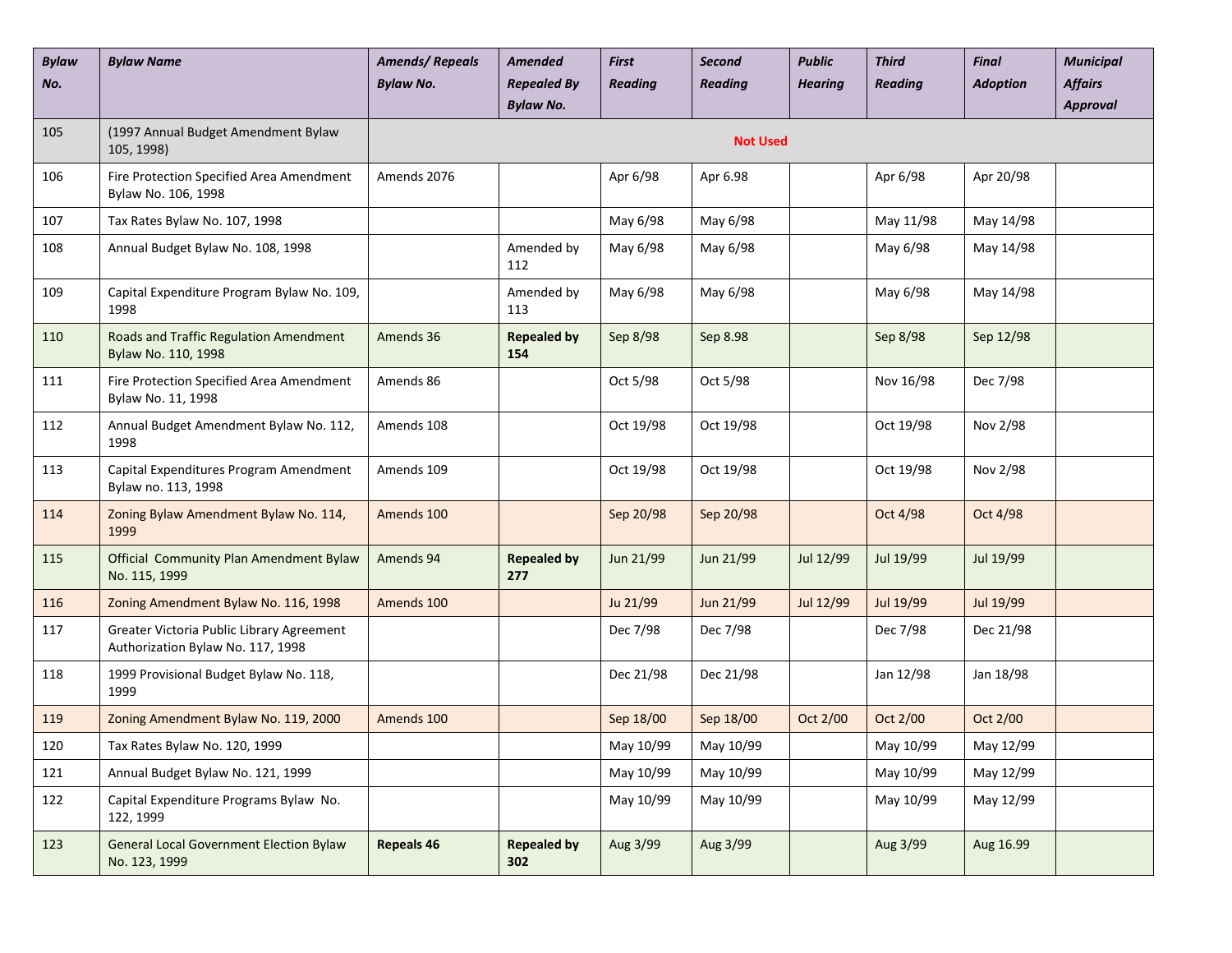| <b>Bylaw</b><br>No. | <b>Bylaw Name</b>                                                                         | <b>Amends/Repeals</b><br><b>Bylaw No.</b> | <b>Amended</b><br><b>Repealed By</b><br><b>Bylaw No.</b> | <b>First</b><br><b>Reading</b>          | <b>Second</b><br><b>Reading</b>           | <b>Public</b><br><b>Hearing</b> | <b>Third</b><br><b>Reading</b> | <b>Final</b><br><b>Adoption</b> | <b>Municipal</b><br><b>Affairs</b><br><b>Approval</b> |
|---------------------|-------------------------------------------------------------------------------------------|-------------------------------------------|----------------------------------------------------------|-----------------------------------------|-------------------------------------------|---------------------------------|--------------------------------|---------------------------------|-------------------------------------------------------|
| 124                 | Official Community Plan Amendment Bylaw<br>No. 124, 1999                                  |                                           |                                                          | Oct. 4/99<br><b>Rescinded</b>           | Nov 15/99<br><b>Rescinded</b>             | $\mathbf{x}$                    | $\pmb{\mathsf{X}}$             | $\pmb{\mathsf{x}}$              |                                                       |
| 125                 | Zoning Amendment Bylaw No. 125, 1999                                                      |                                           |                                                          | Oct 4/99<br><b>Rescinded</b>            | Nov 15/99<br><b>Rescinded</b>             | X                               | $\mathbf x$                    | $\mathbf{x}$                    |                                                       |
| 126                 | Referendum - JDF Parks and Recreation<br>Participation                                    |                                           |                                                          | Oct 4/99                                | Oct 4/99                                  |                                 | Oct 4/99                       | Oct 18/99                       |                                                       |
| 127                 | Referendum - Establishment of Regional<br>Parkland Acquisition Fund                       |                                           |                                                          | Oct 4/99                                | Oct 4/99                                  |                                 | Oct 4/99                       | Oct 18/99                       |                                                       |
| 128                 | Centra Gas Franchise Agreement Bylaw No.<br>128, 1999                                     |                                           |                                                          | Oct 189<br><b>Rescinded</b><br>Dec 6/99 | Oct 18/99<br><b>Rescinded</b><br>Dec 6/99 | $\pmb{\mathsf{X}}$              | $\pmb{\mathsf{X}}$             | $\pmb{\mathsf{X}}$              |                                                       |
| 129                 | (Loan Authorization Bylaw No. 129, 1999)                                                  |                                           |                                                          |                                         | <b>Not Used</b>                           |                                 |                                |                                 |                                                       |
| 130                 | "Provisional Budget Bylaw No. 130, 1999                                                   |                                           |                                                          | Dec 6/99                                | Dec 6/99                                  |                                 | Dec 6/99                       | Dec 20/99                       |                                                       |
| 131                 | Procedure Bylaw (Notice of Meeting)<br>Amendment Bylaw No. 131, 1999                      | <b>Repeals 1</b>                          | Amended by<br>214<br><b>Repealed by</b><br>224           | Dec 6/99                                | Dec 6/99                                  |                                 | Dec 6/99                       | Dec 20/99                       |                                                       |
| 132                 | Heritage Designation (Old Highlands<br>Schoolhouse and Caleb Pike House) Bylaw<br>No. 132 |                                           |                                                          | Jan 17/00                               | Jan 17/00                                 | Feb 7/00                        | Feb 7/00                       | Feb 7/00                        |                                                       |
| 133                 | Municipal Office Reserve Fund Expenditure<br>Bylaw No. 133, 2000                          |                                           |                                                          | Feb 7/00                                | Feb 7/00                                  |                                 | Feb 7/00                       | Feb 21/00                       |                                                       |
| 134                 | Parks Reserve Fund Expenditure Bylaw No.<br>134, 2000                                     |                                           |                                                          | Feb 7/00                                | Feb 7/00                                  |                                 | Feb 7/00                       | Feb 21/00                       |                                                       |
| 135                 | Municipal Office Reserve Fund Expenditure<br>Bylaw No. 135, 2000                          |                                           |                                                          | Feb 21/00                               | Feb 21/00                                 |                                 | Feb 21/00                      | Mar 6/00                        |                                                       |
| 136                 | Revenue Anticipation Borrowing Bylaw No.<br>136, 2000                                     |                                           |                                                          | Feb 21/00                               | Feb 21/00                                 |                                 | Feb 21/00                      | Mar 6/00                        |                                                       |
| 137                 | <b>Official Community Plan Amendment Bylaw</b><br>No. 137, 2000                           | Amends 94                                 | <b>Repealed by</b><br>277                                | Dec 4/00                                | Feb 5/01                                  | Jun 12/01                       | Jun 18/01                      | Jul 3/01                        |                                                       |
| 138                 | Zoning Amendment Bylaw No. 138, 2000                                                      | Amends 100                                |                                                          | Dec 4/00                                | Apr 2/01                                  | Jun 12/01                       | Jun 18/01                      | Jul 3/01                        |                                                       |
| 139                 | Officers Bylaw No. 139, 2000                                                              | Repeals 3/82                              | <b>Repealed by</b><br>244                                | Apr 3/00                                | Apr 3/00                                  |                                 | Apr 3/00                       | Apr 17/00                       |                                                       |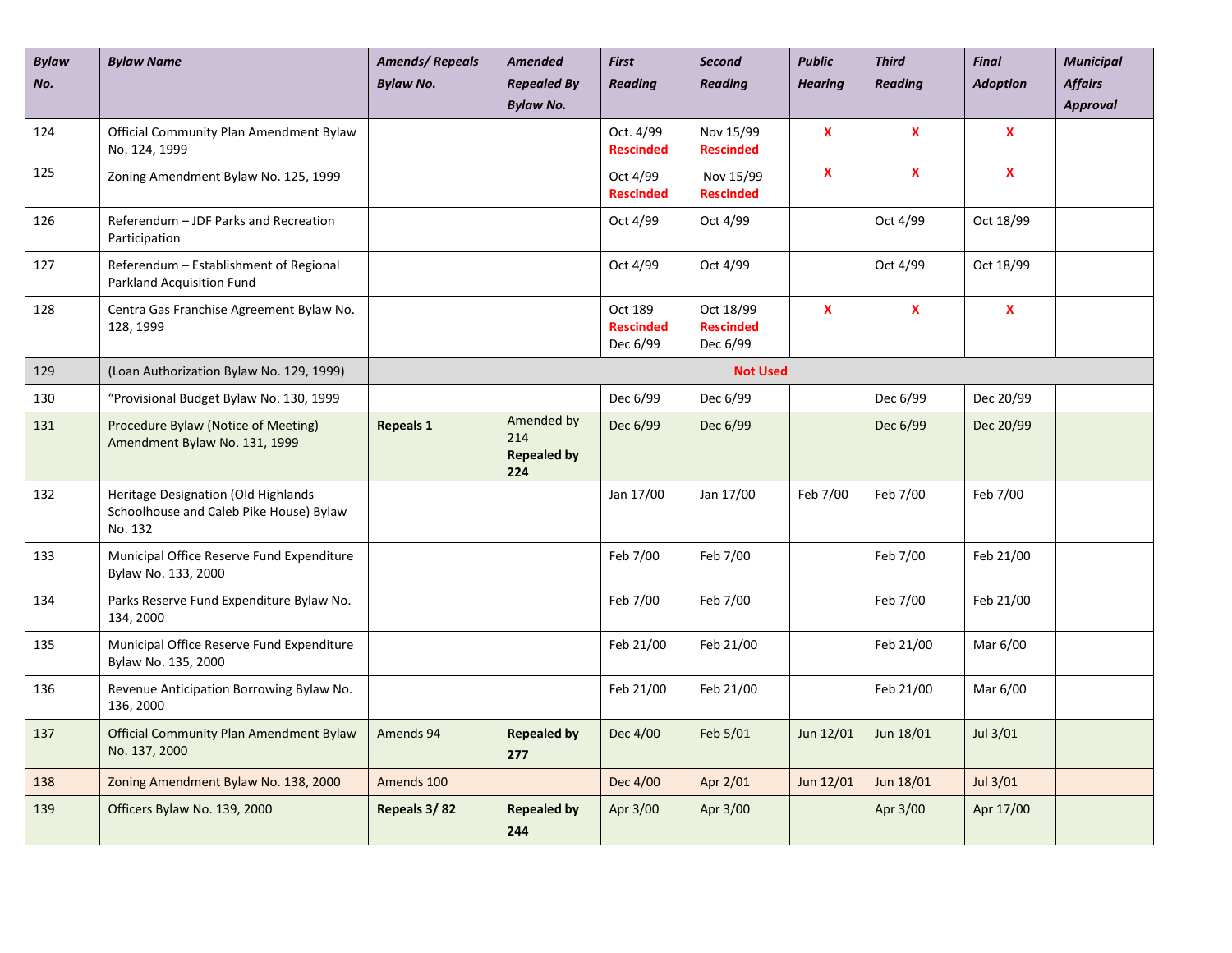| <b>Bylaw</b><br>No. | <b>Bylaw Name</b>                                                              | <b>Amends/Repeals</b><br><b>Bylaw No.</b> | <b>Amended</b><br><b>Repealed By</b><br><b>Bylaw No.</b> | <b>First</b><br><b>Reading</b> | Second<br><b>Reading</b> | <b>Public</b><br><b>Hearing</b> | <b>Third</b><br><b>Reading</b> | <b>Final</b><br><b>Adoption</b> | <b>Municipal</b><br><b>Affairs</b><br><b>Approval</b> |
|---------------------|--------------------------------------------------------------------------------|-------------------------------------------|----------------------------------------------------------|--------------------------------|--------------------------|---------------------------------|--------------------------------|---------------------------------|-------------------------------------------------------|
| 140                 | (Fireworks - See Bylaw 254)                                                    |                                           |                                                          |                                | <b>Not used</b>          |                                 |                                |                                 |                                                       |
| 141                 | Five Year Financial Plan Bylaw No. 141,<br>2000                                |                                           | Amended by<br>151                                        | Apr 17/00                      | Apr 17/00                |                                 | Apr 17/00                      | May 1/00                        |                                                       |
| 142                 | Tax Rate Bylaw No. 142, 2000                                                   |                                           |                                                          | Apr 17/00                      | Apr 17/00                |                                 | Apr 17/00                      | May 1/00                        |                                                       |
| 143                 | Parks Reserve Fund Expenditure Bylaw No.<br>143, 2000                          |                                           |                                                          | Aug 8/00                       | Aug 8/00                 |                                 | Aug 8/00                       | Aug 21/00                       |                                                       |
| 144                 | Firearms and Bow Hunting Bylaw No. 144,<br>2000                                |                                           | <b>Repealed by</b><br>145                                | Aug 21/00                      | Aug 21/00                |                                 | Aug 21/00                      | Aug 23/00                       |                                                       |
| 145                 | Firearms and Bow Hunting Bylaw No. 145,<br>2000                                | Repeals 144                               | Amended by<br>424                                        | Oct 16/00                      | Oct 16/00                |                                 | Oct 16/00                      | Aug 23/00                       |                                                       |
| 146                 | Zoning Amendment Bylaw No. 146, 2000                                           | Amends 100                                |                                                          | Sep 18/00                      | Sept 18/00               | Oct 2/00                        | Oct 2/00                       | Oct 2/00                        |                                                       |
| 147                 | Fire Equipment Reserve Fund Expenditure<br>Bylaw No. 147, 2000                 |                                           |                                                          | Nov 6/00                       | Nov 6/00                 |                                 | Nov 6/00                       | Nov 20/00                       |                                                       |
| 148                 | Road Reconstruction Loan Authorization<br>Bylaw No. 148, 2000                  |                                           |                                                          | Nov 6/00                       | Nov 6/00                 |                                 | Nov 6/00 sent<br>to MMA        | <b>Not</b><br><b>Adopted</b>    | <b>MMA</b><br>Jan 5/01                                |
| 149                 | <b>Official Community Plan Amendment Bylaw</b><br>No. 149, 2001                | Amends 94                                 | <b>Repealed by</b><br>277                                | Feb 19/01                      | Apr 2/01                 | Apr 9/01                        | Apr 17/01                      | Apr 17/01                       |                                                       |
| 150                 | Casino Revenue Sharing Agreement<br>Ratification Bylaw No. 150, 2000           |                                           |                                                          | Mar 4/02                       | Mar 4/02                 |                                 | Mar 4/02                       | Mar 18/02                       |                                                       |
| 151                 | Annual Five Year Financial Plan Amendment<br>Bylaw No. 151, 2000               | Amends 141                                |                                                          | Dec 4/00                       | Dec 4/00                 |                                 | Dec 4/00                       | Dec 18/00                       |                                                       |
| 152                 | Business License Bylaw No. 152, 2001                                           |                                           |                                                          | Jan 15/01                      | Jan 15/01                |                                 | Jan 15/01                      | Feb 5/01                        | <b>MMA</b><br>Jan 5/01                                |
| 153                 | Intermunicipal Business Licence Agreement<br>Authorization Bylaw No. 153, 2001 |                                           |                                                          | Jan 15/01                      | Jan 15/01                |                                 | Jan 15/01                      | Feb 5/01                        |                                                       |
| 154                 | Subdivision and Development Bylaw No.<br>154, 2001                             | Repeals 19/23/26/<br>93/110               | Amended by<br>169                                        | May 7/01                       | May 7/01                 |                                 | May 7/01                       | May 22/01                       |                                                       |
| 155                 | Zoning Bylaw Amendment No. 155, 2001<br>(Bell Thetis Cove Joinery)             | Amends 100                                |                                                          |                                |                          | Mar 5/01                        | Mar 5/01                       | Mar 5/01                        |                                                       |
| 156                 | Revenue Anticipation Borrowing Bylaw No.<br>156, 2001                          |                                           |                                                          | Feb 19/01                      | Feb 19/01                |                                 | Feb 19/01                      | Mar 5/01                        |                                                       |
| 157                 | Road Reconstruction Loan Authorization<br>Bylaw No. 157, 2001                  |                                           |                                                          | Mar 5/01                       | Mar 5/01                 |                                 | Mar 5/01                       | Apr 17/01                       |                                                       |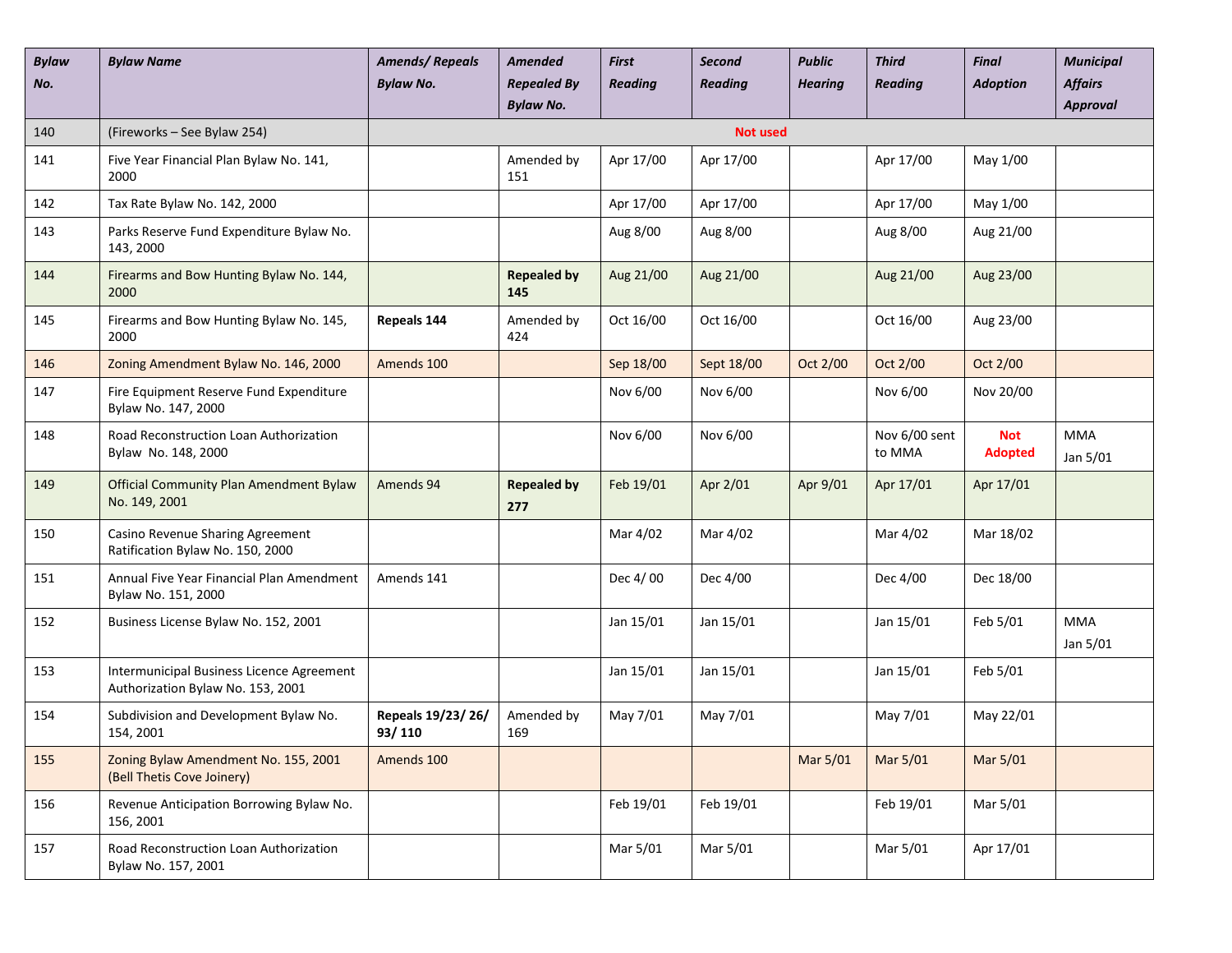| <b>Bylaw</b><br>No. | <b>Bylaw Name</b>                                                                            | <b>Amends/Repeals</b><br><b>Bylaw No.</b> | <b>Amended</b><br><b>Repealed By</b><br><b>Bylaw No.</b> | <b>First</b><br><b>Reading</b> | Second<br><b>Reading</b> | <b>Public</b><br><b>Hearing</b> | <b>Third</b><br><b>Reading</b> | <b>Final</b><br><b>Adoption</b> | <b>Municipal</b><br><b>Affairs</b><br>Approval |
|---------------------|----------------------------------------------------------------------------------------------|-------------------------------------------|----------------------------------------------------------|--------------------------------|--------------------------|---------------------------------|--------------------------------|---------------------------------|------------------------------------------------|
| 158                 | Building Regulation Amendment Bylaw No.<br>158, 2001                                         | Amends 61                                 | <b>Repealed by</b><br>192                                | Apr 2/01                       | Apr 2/01                 |                                 | Apr 2/01                       | Apr 17/01                       |                                                |
| 159                 | Zoning Amendment Bylaw No. 159, 2001                                                         | Amends 100                                |                                                          | May 7/01                       | May 7/01                 | May 22/01<br>Aug 7/01           | Sep 4/01                       | Sep 4/01                        |                                                |
| 160                 | Five Year Financial Plan Bylaw No. 160,<br>2001                                              |                                           | Amended by<br>172                                        | May 7/01                       | May 7/01                 |                                 | May 7/01                       | May 14/01                       |                                                |
| 161                 | Tax Rates Bylaw No. 161, 2001                                                                |                                           |                                                          | May 7/01                       | May 7/01                 |                                 | May 7/01                       | May 14/01                       |                                                |
| 162                 | CREST Members' Agreement Bylaw No. 162,<br>2001                                              |                                           |                                                          | Jul 16/01                      | Jul 16/01                |                                 | Jul 16/01                      | Aug 7/01                        |                                                |
| 163                 | Building Regulation Amendment Bylaw No.<br>163, 2001                                         | Amends 61                                 | <b>Repealed by</b><br>192                                | Jul 3/01                       | Jul 3/01                 |                                 | Jul 3/01                       | Jul 16/01                       |                                                |
| 164                 | <b>West Shore Parks and Recreation</b><br>Commission Bylaw No. 164, 2001                     |                                           | <b>Repealed by</b><br>170                                | Jul 3/01                       | Jul 3/01                 |                                 | Jul 3/01                       | Jul 30/01                       |                                                |
| 165                 | Stag Road Closure Bylaw No. 165, 2001                                                        |                                           |                                                          | Jul 16/01                      | Jul 16/01                |                                 | July 16/01                     | Oct 1/01                        |                                                |
| 166                 | Fire Protection Specified Area Amendment<br>Bylaw No. 166, 2001                              | Amends 86                                 |                                                          | Aug 20/01                      | Aug 20/01                |                                 | Aug 20/01                      | Sep 4/01                        |                                                |
| 167                 | Tree Management Bylaw Amendment<br>Bylaw No. 167, 2001                                       | Amends 10                                 |                                                          | Oct 1/01                       | Oct 1/01                 |                                 | Oct 1/01                       | Oct 15/01                       |                                                |
| 168                 | (Building Regulation Amendment Bylaw No.<br>168 (Sprinkling of Buildings) 2001 - See<br>252) |                                           |                                                          |                                | <b>Not Used</b>          |                                 |                                |                                 |                                                |
| 169                 | Subdivision or Development of Land Bylaw<br>Amendment Bylaw No. 169, 2001                    | Amends 154                                |                                                          | Jan 21/01                      | Jan 21/01                |                                 | Jan 21/01                      | Feb 4/02                        |                                                |
| 170                 | Parks, Recreation and Community, Service<br>Establishment Bylaw No. 170, 2001                | Repeals 164                               |                                                          | Dec 3/01                       | Dec 3/01                 |                                 | Dec 3/01                       | Dec 17/01                       |                                                |
| 171                 | Parks, Recreation and Community, Service<br>Establishment Bylaw No. 171, 2001                |                                           |                                                          | Dec 10/01                      | Dec 10/01                |                                 | Dec 17/01                      | Dec 18/01                       |                                                |
| 172                 | Five Year Financial Plan Amendment Bylaw<br>No. 172, 2001                                    | Amends 160                                |                                                          | Dec 10/01                      | Dec 10/01                |                                 | Dec 10/01                      | Dec 17/01                       |                                                |
| 173                 | Stag Road Closure Bylaw No. 173, 2001                                                        |                                           |                                                          | Dec 17/01                      | Dec 17/01                |                                 | Dec 17/01                      | Feb 4/02                        |                                                |
| 174                 | Revenue Anticipation Borrowing Bylaw No.<br>174, 2001                                        |                                           |                                                          | Dec 17/01                      | Dec 17/01                |                                 | Dec 17/01                      | Jan 7/02                        |                                                |
| 175                 | Parks Reserve Fund Expenditure Bylaw No.<br>175, 2001                                        |                                           |                                                          | Dec 17/01                      | Dec 17/01                |                                 | Dec 17/01                      | Jan 7/02                        |                                                |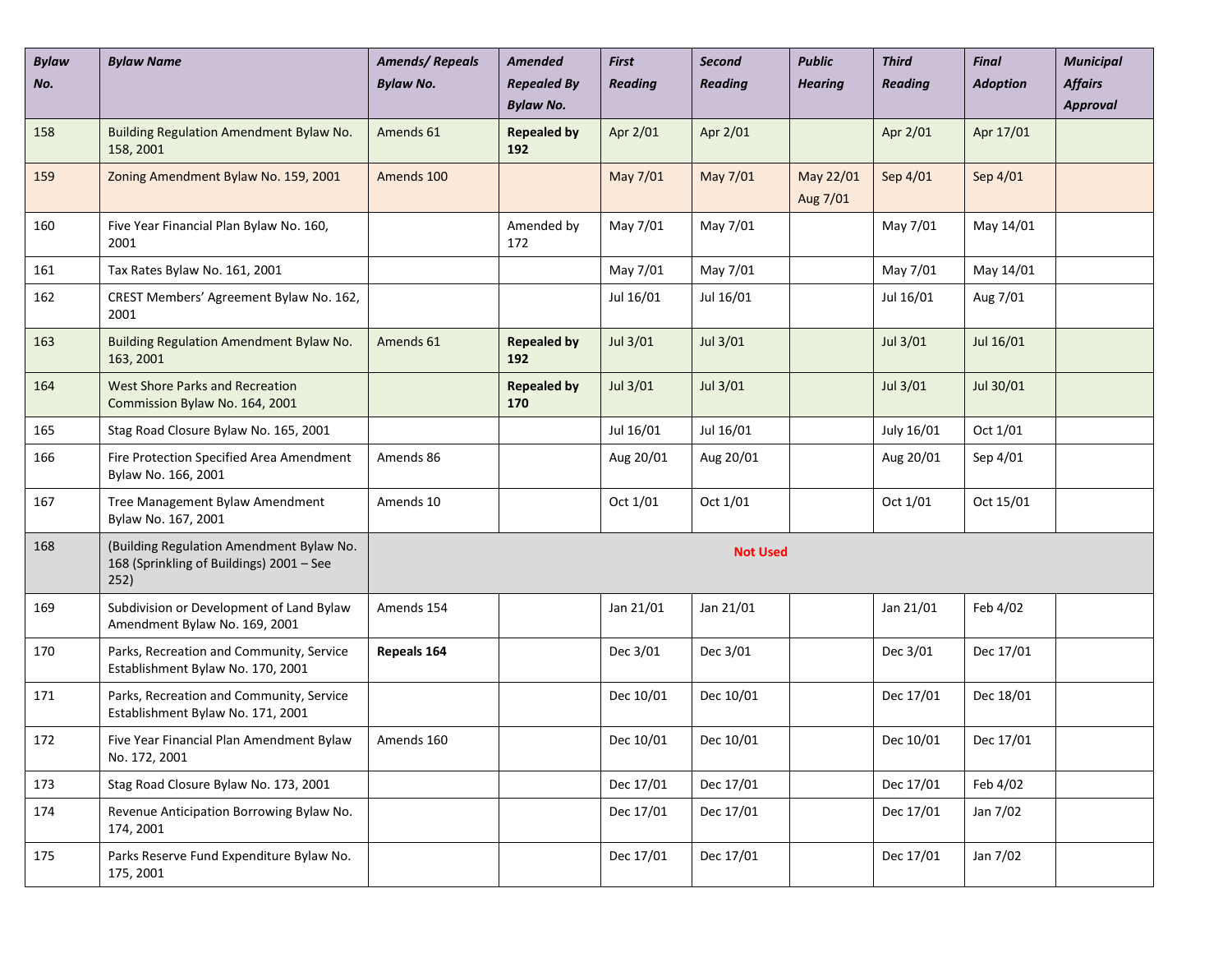| <b>Bylaw</b><br>No. | <b>Bylaw Name</b>                                                                            | <b>Amends/Repeals</b><br><b>Bylaw No.</b> | <b>Amended</b><br><b>Repealed By</b><br><b>Bylaw No.</b> | <b>First</b><br><b>Reading</b> | Second<br><b>Reading</b> | <b>Public</b><br><b>Hearing</b> | <b>Third</b><br><b>Reading</b> | <b>Final</b><br><b>Adoption</b> | <b>Municipal</b><br><b>Affairs</b><br><b>Approval</b> |
|---------------------|----------------------------------------------------------------------------------------------|-------------------------------------------|----------------------------------------------------------|--------------------------------|--------------------------|---------------------------------|--------------------------------|---------------------------------|-------------------------------------------------------|
| 176                 | Subdivision or Development of Land Bylaw<br>Amendment Bylaw No. 176, 2000                    |                                           |                                                          |                                | <b>Not Used</b>          |                                 |                                |                                 |                                                       |
| 177                 | Official Community Plan Amendment Bylaw<br>No. 177, 2002                                     | Amends 94                                 |                                                          | Feb 8/02(r)<br>Apr 2/02        | Apr 2/02                 | Apr 15/02                       |                                | <b>Did not proceed</b>          |                                                       |
| 178                 | Five Year Financial Plan Bylaw No. 178, 2002                                                 |                                           | Amended by<br>187                                        | May 6/02                       | May 6/02                 |                                 | May 6/02                       | May 9/02                        |                                                       |
| 179                 | Tax Rates Bylaw No. 179, 2002                                                                |                                           |                                                          | Mar 18/02                      | Mar 18/02                |                                 | Mar 18/02                      | Apr 2/02                        |                                                       |
| 180                 | Revenue Anticipation Borrowing Bylaw No.<br>180, 2002                                        |                                           |                                                          | Mar 18/02                      | Mar 18/02                |                                 | Mar 18/02                      | Apr 2/02                        |                                                       |
| 181                 | Firearms and Bow Hunting Bylaw<br>Amendment Bylaw No. 181, 2002                              |                                           |                                                          | May 2/102                      | May 21/02                |                                 | May 21/02                      | Jun 3/02                        |                                                       |
| 182                 | Zoning Bylaw Amendment Bylaw No. 182,<br>2002                                                | Amends 100                                |                                                          | Jun 17/02                      | Jun 17/02                | Jul 2/02                        | Jul 15/02                      | Jul 15/02                       |                                                       |
| 183                 | JDF Recreation Centre Fees and Charges<br><b>Bylaw</b>                                       | Schedule A<br>replaced by 208             |                                                          | Jun 3/02                       | Jun 3/02                 |                                 | Jun 3/02                       | Jun 17/02                       |                                                       |
| 184                 | West Shore Parks and Recreation Society<br>Members Agreement Amending Bylaw No.<br>184, 2002 |                                           |                                                          | Jun 17/02                      | Jun 17/02                |                                 | Jun 17/02                      | Jul 2/02                        |                                                       |
| 185                 | Zoning Bylaw Amendment Bylaw NO. 185,<br>2002 (Kingco)                                       | Amends 100                                |                                                          | Jul 15/02                      | Jul 15/02                | Aug 6/02                        | Aug 6/02                       | Aug 6/02                        |                                                       |
| 186                 | West Shore Arena Loan Authorization Bylaw<br>No. 186, 2002                                   |                                           |                                                          | Sept 3/02                      | Sep 3/02                 |                                 | Sep 3/02                       | Nov 18/02                       |                                                       |
| 187                 | Five Year Financial Plan Amendment Bylaw<br>No. 187, 2002                                    | Amends 178                                |                                                          | Oct 7/02                       | Oct 7/02                 |                                 | Oct 7/02                       | Oct 21/02                       |                                                       |
| 188                 | Centra Gas Franchise Agreement Bylaw No.<br>188, 2002                                        |                                           |                                                          | Oct 7/02                       | Oct 7/02                 |                                 | Oct 7/02                       | Nov 18/02                       |                                                       |
| 189                 | Land Use Application Fees Bylaw<br>Amendment Bylaw No. 189, 2002                             | Amends 95                                 |                                                          | Nov 4/02                       | Nov 4/02                 |                                 | Nov 4/02                       | Nov 18/02                       |                                                       |
| 190                 | Land Use Application Fees Bylaw<br>Amendment Bylaw No. 190, 2002                             | Amends 95                                 |                                                          | Nov 18/02                      | Nov 18/02                |                                 | Nov 18/02                      | Dec 2/02                        | Assent of<br><b>Electors Nov</b><br>16/02             |
| 191                 | Parks Reserve Fund Expenditure Bylaw No.<br>193, 2002                                        |                                           |                                                          | Dec 2/02                       | Dec 2/02                 |                                 | Dec 2/02                       | Dec 16/02                       |                                                       |
| 192                 | <b>Building Regulation Bylaw</b>                                                             | Repeals 61, 78,<br>158, 163               |                                                          | Nov 17/03                      | Nov 17/03                |                                 | Nov 17/03                      | Dec 1/03                        | Assent of<br><b>Electors Nov</b><br>16/02             |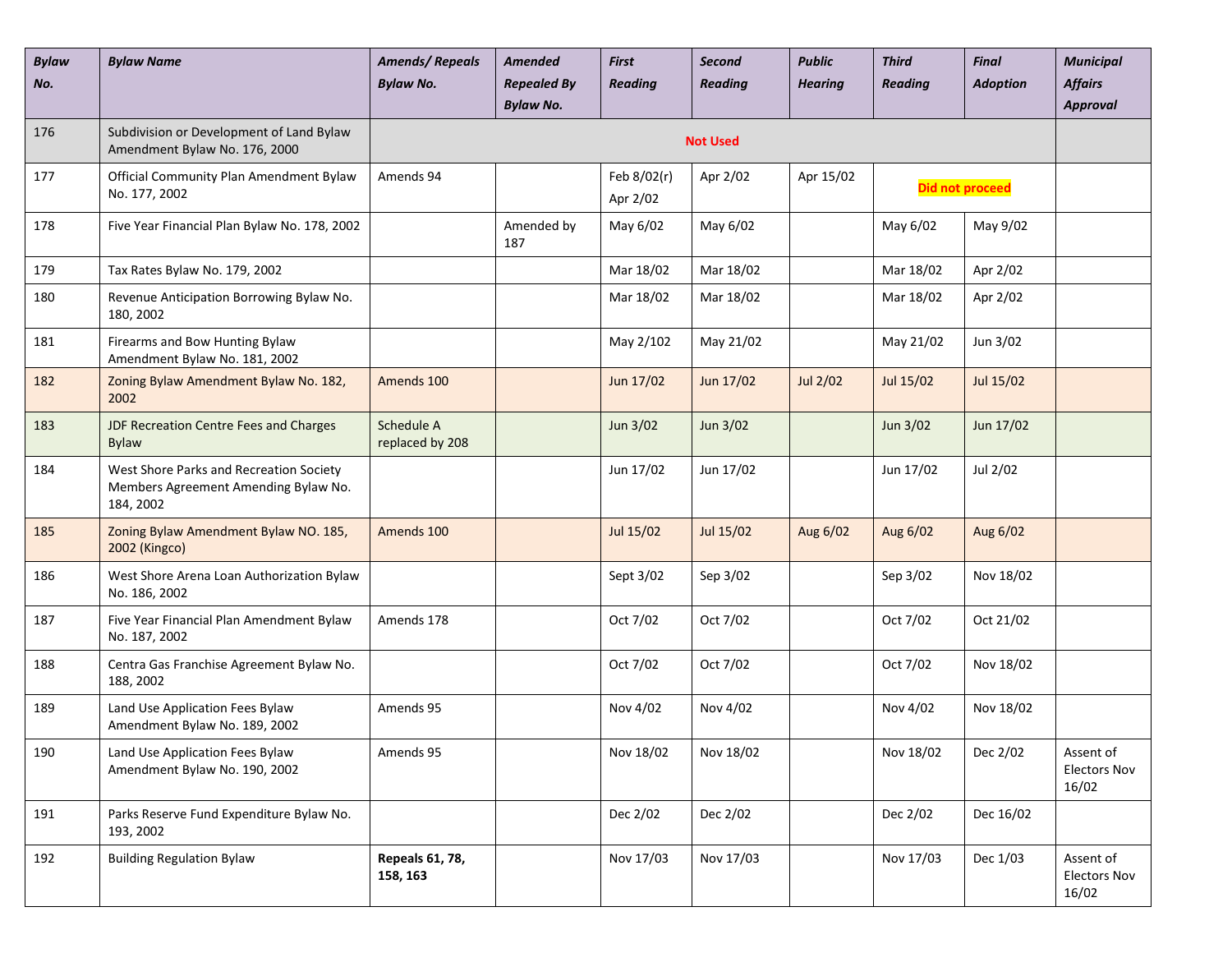| <b>Bylaw</b><br>No. | <b>Bylaw Name</b>                                                                   | <b>Amends/Repeals</b><br><b>Bylaw No.</b> | <b>Amended</b><br><b>Repealed By</b><br><b>Bylaw No.</b> | <b>First</b><br><b>Reading</b> | <b>Second</b><br><b>Reading</b> | <b>Public</b><br><b>Hearing</b> | <b>Third</b><br><b>Reading</b> | <b>Final</b><br><b>Adoption</b> | <b>Municipal</b><br><b>Affairs</b><br>Approval |
|---------------------|-------------------------------------------------------------------------------------|-------------------------------------------|----------------------------------------------------------|--------------------------------|---------------------------------|---------------------------------|--------------------------------|---------------------------------|------------------------------------------------|
| 193                 | West Shore Arena Temporary Borrowing<br>Bylaw No. 193, 2003                         |                                           |                                                          | Feb 3/03                       | Feb 3/03                        |                                 | Feb 3/03                       | Feb 17/03                       |                                                |
| 194                 | OCP Amendment Bylaw No. 194, 2003<br>(Kingco)                                       | Amends 94                                 | <b>Repealed by</b><br>277                                | Apr 7/03                       | Apr 7/03                        | May 14/03                       | May 20/03                      | May 20/03                       |                                                |
| 195                 | Zoning Amendment Bylaw No. 195, 2003<br>(Kingco)                                    | Amends 100                                |                                                          | Apr 7/03                       | Apr 7/03                        | May 14/03                       | Defeated<br>May 20/03          | Jun 2/03                        |                                                |
| 196                 | Road Naming Bylaw No. 196, 2003                                                     | Amends 36                                 | <b>Repealed by</b><br>300                                | Mar 3/03                       | Mar 3/03                        |                                 | Mar 3/03                       | Mar 17/03                       |                                                |
| 197                 | Revenue Anticipation Borrowing Bylaw No.<br>197, 2003                               |                                           |                                                          | Feb 17/03                      | Feb 17/03                       |                                 | Feb 17/03                      | Mar 3/03                        |                                                |
| 198                 | Official Community Plan Amendment Bylaw<br>No. 198, 2003 (1 <sup>st</sup> National) | Amends 94                                 | <b>Repealed by</b><br>277                                | Mar 17/03                      | Mar 17/03                       | Apr 7/03                        | Apr 22/03                      | Apr 22/03                       |                                                |
| 199                 | Zoning Amendment Bylaw No. 199, 2003<br>(1 <sup>st</sup> National)                  | Amends 100                                |                                                          | Mar 17/03                      | Mar 17/03                       | Apr 7/03                        | Apr 22/03                      | Apr 22/03                       |                                                |
| 200                 | Development Permit Delegation Bylaw No.<br>200, 2003                                |                                           |                                                          | Mar 3/03                       | Mar 3/03                        |                                 | Mar 3/03                       | Mar 17/03                       |                                                |
| 201                 | Zoning Amendment Bylaw No. 201, 2003<br>(Floor Area-Highlands Estates)              | Amends 100                                |                                                          | Apr 22/03                      | Apr 22/03                       | May 20/03                       | Jun 2/03                       | Jun 2/03                        |                                                |
| 202                 | Five Year Financial Plan Bylaw No. 202, 2003                                        |                                           | Amended by<br>210/220                                    | May 5/03                       | May 5/03                        |                                 | May 5/03                       | May 14/03                       |                                                |
| 203                 | Tax Rates Bylaw No. 203, 2003                                                       |                                           |                                                          | May 5/03                       | May 5/05                        |                                 | May 5/03                       | May 14/03                       |                                                |
| 204                 | <b>Official Community Plan Amendment Bylaw</b><br>No. 204, 2003                     | Amends 94                                 | <b>Repealed by</b><br>277                                | Jun 16/03                      | Jun 16/03                       | June 30/06                      | Jul 7/03                       | Jul 7/03                        |                                                |
| 205                 | Zoning Amendment Bylaw No. 205, 2003                                                | Amends 100                                |                                                          | Jun 16/03                      | Jun 16/03                       | Jun 30/03                       | Jul 7/03                       | Jul 7/03                        |                                                |
| 206                 | <b>Official Community Plan Amendment Bylaw</b><br>No. 206, 2003                     | Amends 94                                 | <b>Repealed by</b><br>277                                | Jun 16/03                      | Jun 16/03                       | Jun 30/03                       | Jul 7/03                       | Jul 7/03                        |                                                |
| 207                 | Zoning Amendment Bylaw No. 207, 2003                                                | Amends 100                                | Bylaw 262                                                | Jun 16/03                      | Jun 16/03                       | Jun 30/03                       | Jul 7/03                       | Jul 7/03                        |                                                |
| 208                 | <b>JDF Recreation Centre Fees and Charges</b><br>Amendment Bylaw No. 208, 2003      | Schedule A<br>replaced by 234             |                                                          | <b>July 7/03</b>               | Jul 7/03                        |                                 | Jul 7/03                       | Jul 21/03                       |                                                |
| 209                 | Advisory Planning Commission Bylaw No.<br>209, 2003                                 | <b>Repeals 12</b>                         | Amended by<br>260                                        | Dec 9/03                       | Dec 9/03                        |                                 | Dec 9/03                       | Jan 19/04                       |                                                |
| 210                 | Five Year Financial Plan Amendment Bylaw<br>No. 21, 2003                            | Amends 202                                |                                                          | Jul 21/03                      | Jul 21/03                       |                                 | Jul 21/03                      | Aug 5/03                        |                                                |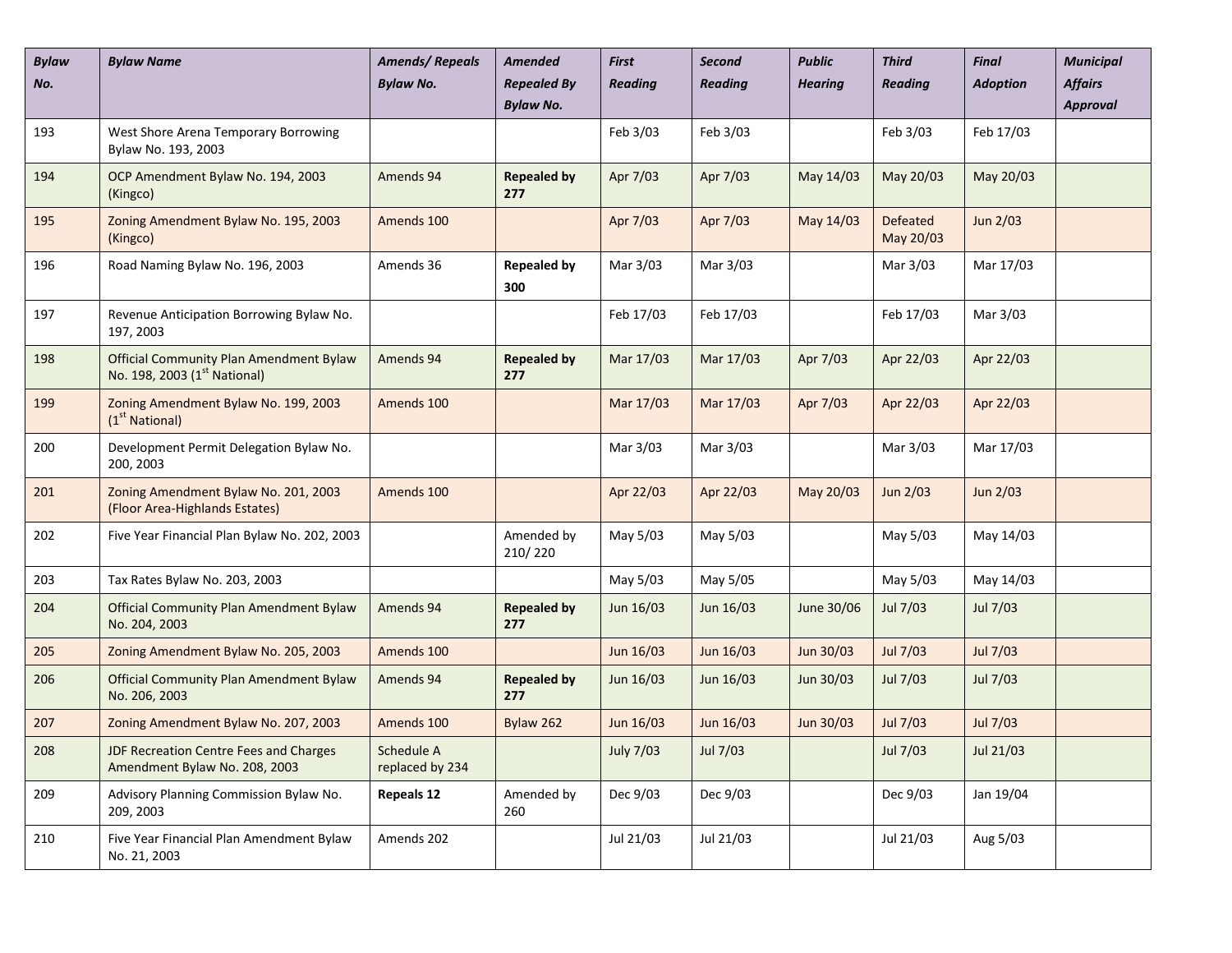| <b>Bylaw</b><br>No. | <b>Bylaw Name</b>                                                           | <b>Amends/Repeals</b><br><b>Bylaw No.</b> | <b>Amended</b><br><b>Repealed By</b><br><b>Bylaw No.</b>  | <b>First</b><br><b>Reading</b> | <b>Second</b><br><b>Reading</b> | <b>Public</b><br><b>Hearing</b> | <b>Third</b><br><b>Reading</b> | <b>Final</b><br><b>Adoption</b> | <b>Municipal</b><br><b>Affairs</b><br><b>Approval</b> |
|---------------------|-----------------------------------------------------------------------------|-------------------------------------------|-----------------------------------------------------------|--------------------------------|---------------------------------|---------------------------------|--------------------------------|---------------------------------|-------------------------------------------------------|
| 211                 | Road Naming Bylaw No. 211, 2003                                             | Amends 36                                 | <b>Repealed by</b><br>300                                 | Jul 21/03                      | Jul 21/03                       |                                 | Jul 21/03                      | Aug 5/03                        |                                                       |
| 212                 | Council Indemnity Amendment Bylaw No.<br>212, 2003                          |                                           | <b>Repealed by</b><br>278                                 | Aug 5/03                       | Aug 5/03                        |                                 | Aug 5/03                       | Aug 18/03                       |                                                       |
| 213                 | Zoning amendment                                                            |                                           |                                                           |                                | <b>Not used</b>                 |                                 |                                |                                 |                                                       |
| 214                 | Bylaw No. 214 - Amendment to Procedure<br>Bylaw No. 131 (Notice of Meeting) | Amends 131                                | <b>Repealed by</b><br>251                                 | Nov 3/03                       | Nov 3/03                        |                                 | Nov 3/03                       | Nov 17/03                       |                                                       |
| 215                 | Expenditure Bylaw No. 215, 2003                                             |                                           |                                                           | Dec 1/03                       | Dec 1/03                        |                                 | Dec 1/03                       | Dec 15/03                       |                                                       |
| 216                 | <b>Official Community Plan Bylaw Amendment</b><br>Bylaw No. 216, 2003       | Amends 94                                 | <b>Repealed by</b><br>277                                 | Dec 15/03                      | Dec 15/03                       | Jun 30/04                       | <b>July 5/04</b>               | Dec 20/04                       |                                                       |
| 217                 | Zoning Bylaw Amendment Bylaw No. 217,<br>2003                               | Amends 100                                |                                                           | Dec 15/03                      | Dec 15/03                       | June 30/<br>04                  | <b>July 5/04</b>               | Dec 20/04                       |                                                       |
| 218                 | Floodplain Repealing Bylaw No. 218, 2004                                    | Repeals 103                               |                                                           | Jan 19/04                      | Jan 19/04                       |                                 | Jan 19/04                      | Feb 2/04                        |                                                       |
| 219                 | <b>Ticket Information Authorization</b><br>Amendment Bylaw No. 219, 2004    | Amends 49                                 |                                                           | Feb 2/04                       | Feb 2/04                        |                                 | Feb 2/04                       | Feb 16/04                       |                                                       |
| 220                 | Five Year Financial Plan Amendment Bylaw<br>No. 220, 2004                   | Amends 202 (210)                          |                                                           | Feb 2/04                       | Feb 2/04                        |                                 | Feb 2/04                       | Feb 16/04                       |                                                       |
| 221                 | Revenue Anticipation Borrowing Bylaw No.<br>221, 2004                       |                                           |                                                           | Feb 2/04                       | Feb 2/04                        |                                 | Feb 2/04                       | Feb 16/04                       |                                                       |
| 222                 | Fire Protection Specified Area Amendment<br>Bylaw No. 222, 2004             | Amends 86                                 |                                                           | Feb 2/04                       | Feb 2/04                        |                                 | Feb 2/04                       | Feb 16/04                       |                                                       |
| 223                 | Land Sales Reserve Fund Establishment<br>Bylaw No. 223                      |                                           |                                                           | Mar 16/04                      | Mar 16/04                       |                                 | Mar 16/04                      | Apr 5/04                        |                                                       |
| 224                 | Council Procedures Bylaw No. 224, 2004                                      | Repeals 131                               | <b>Amended by</b><br>239/286<br><b>Repealed by</b><br>251 | Apr 19/04                      | Apr 19/04                       |                                 | Apr 19/04                      | Apr 27/04                       |                                                       |
| 225                 | <b>Official Community Plan Amendment Bylaw</b><br>No. 225, 2004             | Amends 94                                 | <b>Repealed by</b><br>277                                 | Mar 15/04                      | Mar 15/04                       | Apr 5/04                        | Apr 5/04                       | Apr 5/04                        |                                                       |
| 226                 | Zoning Amendment Bylaw No. 226, 2004                                        | Amend 100                                 |                                                           | Mar 15/04                      | Mar 15/04                       | Apr 5/04                        | Apr 5/04                       | Apr 5/04                        |                                                       |
| 227                 | Official Community Plan Amends Bylaw No.<br>227, 2004                       |                                           |                                                           | Apr 5/04                       | Apr 5/04                        |                                 | <b>Did not proceed</b>         |                                 |                                                       |
| 228                 | Zoning Amendments Bylaw 228, 2004                                           |                                           |                                                           |                                |                                 | <b>Did not proceed</b>          |                                |                                 |                                                       |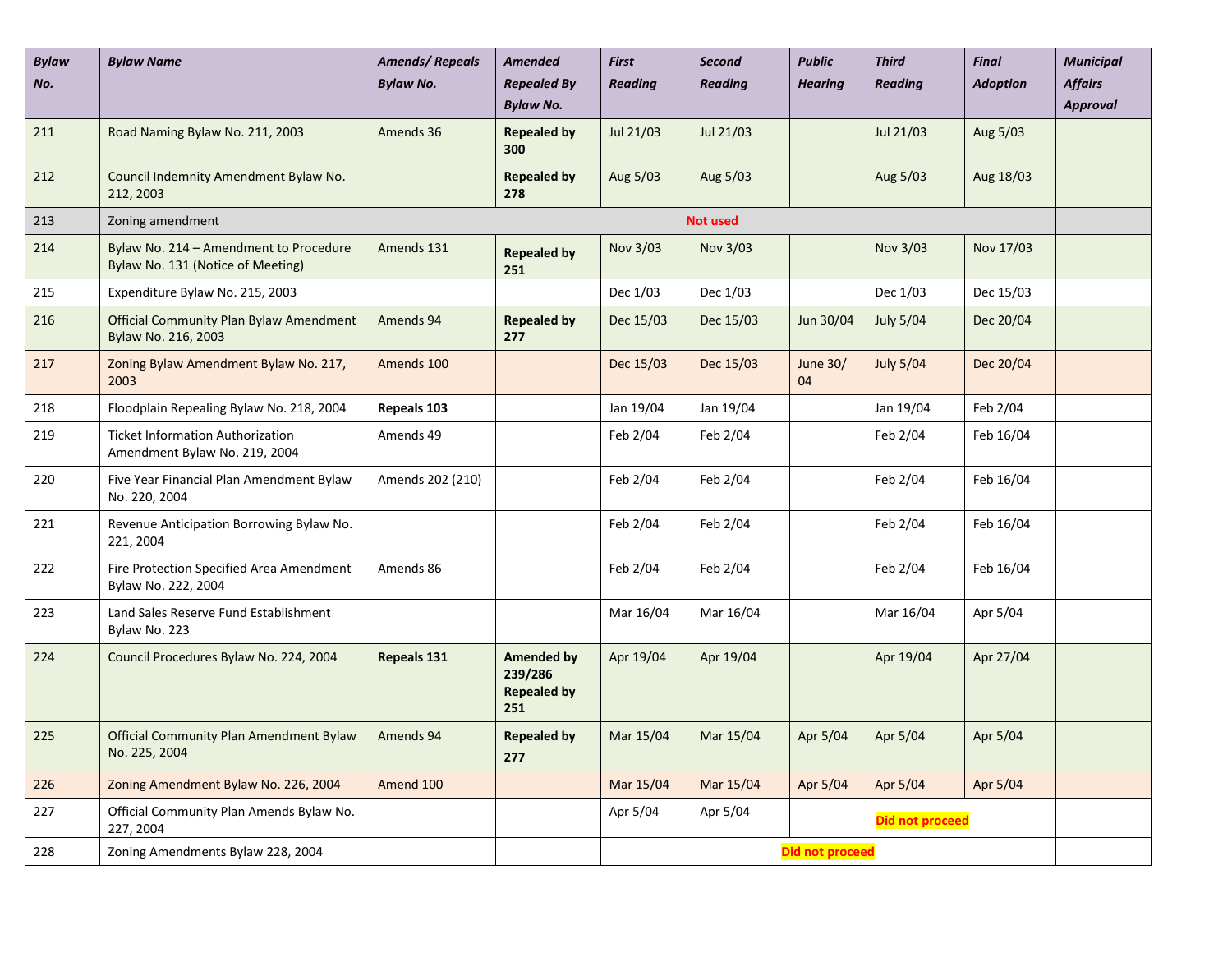| <b>Bylaw</b><br>No. | <b>Bylaw Name</b>                                                           | <b>Amends/Repeals</b><br><b>Bylaw No.</b> | <b>Amended</b><br><b>Repealed By</b><br><b>Bylaw No.</b> | <b>First</b><br><b>Reading</b> | Second<br><b>Reading</b> | <b>Public</b><br><b>Hearing</b> | <b>Third</b><br><b>Reading</b> | <b>Final</b><br><b>Adoption</b> | <b>Municipal</b><br><b>Affairs</b><br>Approval |
|---------------------|-----------------------------------------------------------------------------|-------------------------------------------|----------------------------------------------------------|--------------------------------|--------------------------|---------------------------------|--------------------------------|---------------------------------|------------------------------------------------|
| 229                 | (Zoning Test Amendment Bylaw No. 229,<br>2004)                              |                                           |                                                          |                                | <b>Not Used</b>          |                                 |                                |                                 |                                                |
| 230                 | OCP Amendment Bylaw No. 230, 2004                                           | Amends 94                                 | <b>Repealed by</b><br>277                                | Apr 19/04                      | Apr 19/04                | Jun 7/04                        | Jun 7/04                       | Jul 5/04                        |                                                |
| 231                 | Zoning Amendment Bylaw No. 231, 2004                                        | Amends 100                                |                                                          | Apr 19/04                      | Apr 19/04                | Jun 7/04                        | Jun 7/04                       | Jul 5/04                        |                                                |
| 232                 | Five Year Financial Plan Bylaw No. 232, 2004                                |                                           |                                                          | May 3/04                       | May 3/04                 |                                 | May 3/04                       | May 10/04                       |                                                |
| 233                 | Tax Rate Bylaw No. 233, 2004                                                |                                           |                                                          | May 3/04                       | May 3/04                 |                                 | May 3/04                       | May 10/04                       |                                                |
| 234                 | <b>JDF Recreation Centre Fees &amp; Charges</b><br>Amendment Bylaw No. 234  | Schedule A<br>replaced by 250             |                                                          | Jun 7/04                       | Jun 7/04                 |                                 | Jun 7/04                       | Jun 21/04                       |                                                |
| 235                 | Roads & Traffic Regulation Amendment<br>Bylaw No. 235, 2004                 | Amends 36                                 | <b>Repealed by</b><br>300                                | Jun 7/04                       | Jun 7/04                 |                                 | Jun 7/04                       | Dec 20/04                       |                                                |
| 236                 | (Official Community Plan - LGB9)                                            |                                           |                                                          |                                | <b>Not Used</b>          |                                 |                                |                                 |                                                |
| 237                 | Zoning - LGB9                                                               |                                           | <b>Repealed by</b>                                       | Nov 15/04                      | Dec 20/04                | Jan 31/05                       | Feb 7/05                       | Feb 7/05                        |                                                |
| 238                 | Roads and Traffic Regulation Amendment<br>Bylaw No. 238, 2004 (Road Naming) | Amends 36                                 | <b>Repealed by</b><br>300                                | Jul 19/04                      | Jul 19/04                |                                 | Jul 19/04                      | Aug 16/04                       |                                                |
| 239                 | Procedure Bylaw Amendment Bylaw No.<br>239                                  | Amends 224                                | <b>Repealed by</b><br>251                                | Sep 7/09                       | Sep 7/09                 |                                 | Sep 7/09                       | Sep 20/09                       |                                                |
| 240                 | Revenue Anticipation Borrowing Bylaw No.<br>240, 2004                       |                                           |                                                          | Dec 6/04                       | Dec 6/04                 |                                 | Dec 6/04                       | Jul 5/04                        |                                                |
| 241                 | Zoning Bylaw Amendment Bylaw 241, 2004<br>(Amenities)                       | Amends 100                                |                                                          | Nov 15/04                      | Nov 15/04                | Dec 6/04                        | Dec 6/04                       | Dec 6/04                        |                                                |
| 242                 | Zoning Bylaw Amendment Bylaw No. 241,<br>2004 (Animal Rehab)                | Amends 100                                |                                                          | Oct 4/04                       | Oct 4/04                 | Nov 1/04                        | Nov 1/04                       | Nov 1/04                        |                                                |
| 243                 | Zoning Bylaw Amendment Bylaw No. 243,<br>2004 (swimming pool)               | Amends 100                                |                                                          | Oct 18/04                      | Oct 18/04                | Nov 15/04                       | Nov 15/04                      | Nov 15/04                       |                                                |
| 244                 | <b>Officers Bylaw</b>                                                       | Repeals 139                               | <b>Repealed by</b><br>427                                | Nov 1/04                       | Nov 1/04                 |                                 | Nov 1/04                       | Nov 15/04                       |                                                |
| 245                 | Fees and Charges Bylaw                                                      | <b>Repeals 81</b>                         | <b>Repealed by</b><br>333                                | Nov 1/04                       | Nov 1/04                 |                                 | Nov 1/04                       | Nov 15/04                       |                                                |
| 246                 | Fire Equipment Reserve Fund Expenditure<br>(Fire Truck)                     |                                           |                                                          | Dec 6/04                       | Dec 6/04                 |                                 | Dec 6/04                       | Dec 20/04                       |                                                |
| 247                 | Parks Reserve Fund Expenditure Bylaw                                        |                                           |                                                          | Dec 6/04                       | Dec 6/04                 |                                 | Dec 6/04                       | Dec 20/04                       |                                                |
| 248                 | Board of Variance Bylaw (New)                                               | <b>Repeals 8</b>                          |                                                          | Apr 4/05                       | Apr 4/05                 |                                 | Apr 4/05                       | Apr 18/04                       |                                                |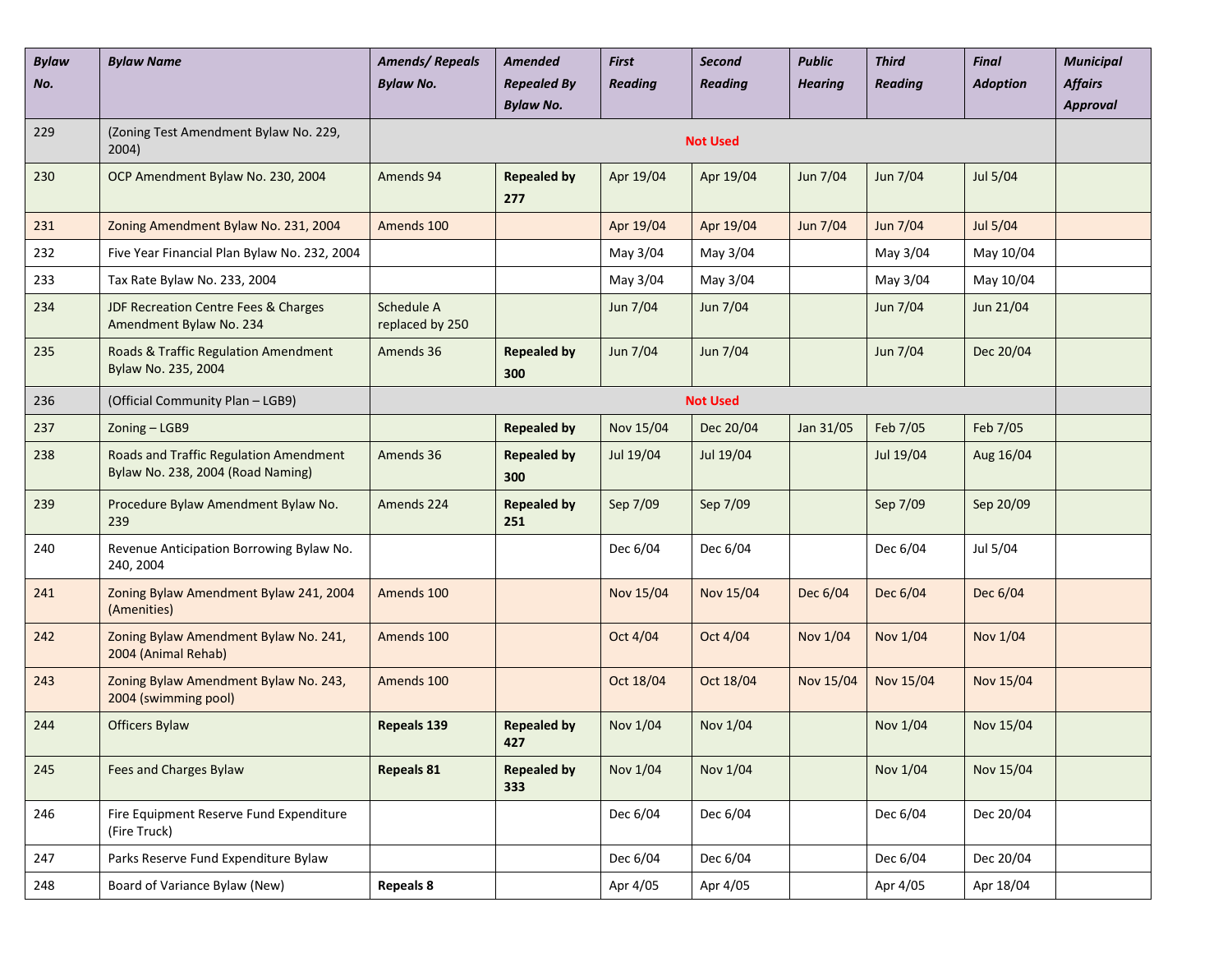| <b>Bylaw</b><br>No. | <b>Bylaw Name</b>                                                                                                | <b>Amends/Repeals</b><br><b>Bylaw No.</b> | <b>Amended</b><br><b>Repealed By</b><br><b>Bylaw No.</b> | <b>First</b><br><b>Reading</b> | <b>Second</b><br><b>Reading</b> | <b>Public</b><br><b>Hearing</b> | <b>Third</b><br><b>Reading</b> | <b>Final</b><br><b>Adoption</b> | <b>Municipal</b><br><b>Affairs</b><br><b>Approval</b> |
|---------------------|------------------------------------------------------------------------------------------------------------------|-------------------------------------------|----------------------------------------------------------|--------------------------------|---------------------------------|---------------------------------|--------------------------------|---------------------------------|-------------------------------------------------------|
| 249                 | Five Year Financial Plan Amendment Bylaw<br>No. 259                                                              |                                           |                                                          | Dec 6/04                       | Dec 6/04                        |                                 | Dec 6/05                       | Dec 20/04                       |                                                       |
| 250                 | JDF Recreation Centre Fees and Charges<br><b>Amendment Bylaw</b>                                                 | Schedule A<br>replaced by 273             |                                                          | Jan 17/05                      | Jan 17/05                       |                                 | Jan 17/05                      | Feb 21/05                       |                                                       |
| 251                 | Council Procedural Bylaw                                                                                         | Repeals 224 and<br>239                    | Amended by<br>286                                        | Feb 21/05                      | Feb 21/05                       |                                 | Feb 21/05                      | Mar 7/05                        |                                                       |
| 252                 | <b>Building Bylaw Amendment (Sprinklers)</b>                                                                     |                                           |                                                          | Apr 4/05                       | Apr 4/05                        |                                 | Apr 4/05                       |                                 | <b>Denied by Ministry</b>                             |
| 253                 | Election Bylaw 2005                                                                                              | <b>Repeals 123</b>                        | <b>Repealed by</b><br>302                                | Apr 4/05                       | Apr 4/05                        |                                 | Apr 4/05                       | Apr 18/05                       |                                                       |
| 254                 | <b>Fireworks Regulation Bylaw</b>                                                                                |                                           |                                                          | Apr 2/07                       | Apr 2/07                        |                                 | Apr 2/07                       | Apr 16/07                       |                                                       |
| 255                 | Zoning Bylaw Amendment Bylaw No. 255,<br>2005 (Swim Definition)                                                  | Amends 100                                |                                                          | Apr 18/05                      | Apr 18/05                       | May<br>16/05                    | May 16/05                      | May 16/05                       |                                                       |
| 256                 | Roads and Traffic Regulation Amendment<br>Bylaw No. 256                                                          | Amends 36                                 | <b>Repealed by</b><br>300                                | Apr 18/05                      | Apr 18/05                       |                                 | Apr 18/05                      | May 2/05                        | Referred to<br>Ministry                               |
| 257                 |                                                                                                                  |                                           | <b>Not Used</b>                                          |                                |                                 |                                 |                                |                                 |                                                       |
| 258                 | Tax Rates Bylaw - 2005                                                                                           |                                           |                                                          | May 2/05                       | May 2/05                        |                                 | May 2/05                       | May 11/05                       |                                                       |
| 259                 | Five Year Financial Plan - 2005                                                                                  |                                           | Amended by<br>281                                        | May 2/05                       | May 2/05                        |                                 | May 2/05                       | May 11/05                       |                                                       |
| 260                 | <b>Advisory Planning Commission</b><br>Amendment                                                                 | Amends 209                                |                                                          | May 16/05                      | May 16/05                       |                                 | May 16/05                      | Jun 6/05                        |                                                       |
| 261                 | OCP Amendment Bylaw (LGB9)                                                                                       | Amends 94<br><b>Rescinds 236</b>          | <b>Repealed by</b><br>277                                | May 2/05                       | May 2/05                        | June<br>21/05                   | <b>July 4/05</b>               | <b>July 4/05</b>                |                                                       |
| 262                 | Zoning Amendment Bylaw (LGB9)                                                                                    | Amends 100<br><b>Rescinds 237</b>         |                                                          | May 2/05                       | May 2/05                        | June<br>21/05                   | <b>July 4/05</b>               | <b>July 4/05</b>                |                                                       |
| 263                 | DOH Bylaw No 36 to Regulate Roads and<br>Traffic, Amendment Bylaw (deals with<br>Millstream/Munns/Ross Durrance) | Amends 36                                 | <b>Repealed by</b><br>300                                | June 6/05                      | June 6/05                       |                                 | June 6/05                      | June 20/05                      |                                                       |
| 264                 | <b>Emergency Services Bylaw</b>                                                                                  | Repeals 9                                 |                                                          | June 6/05                      | June 6/05                       |                                 | Mar 1/10                       | Mar 15/10                       |                                                       |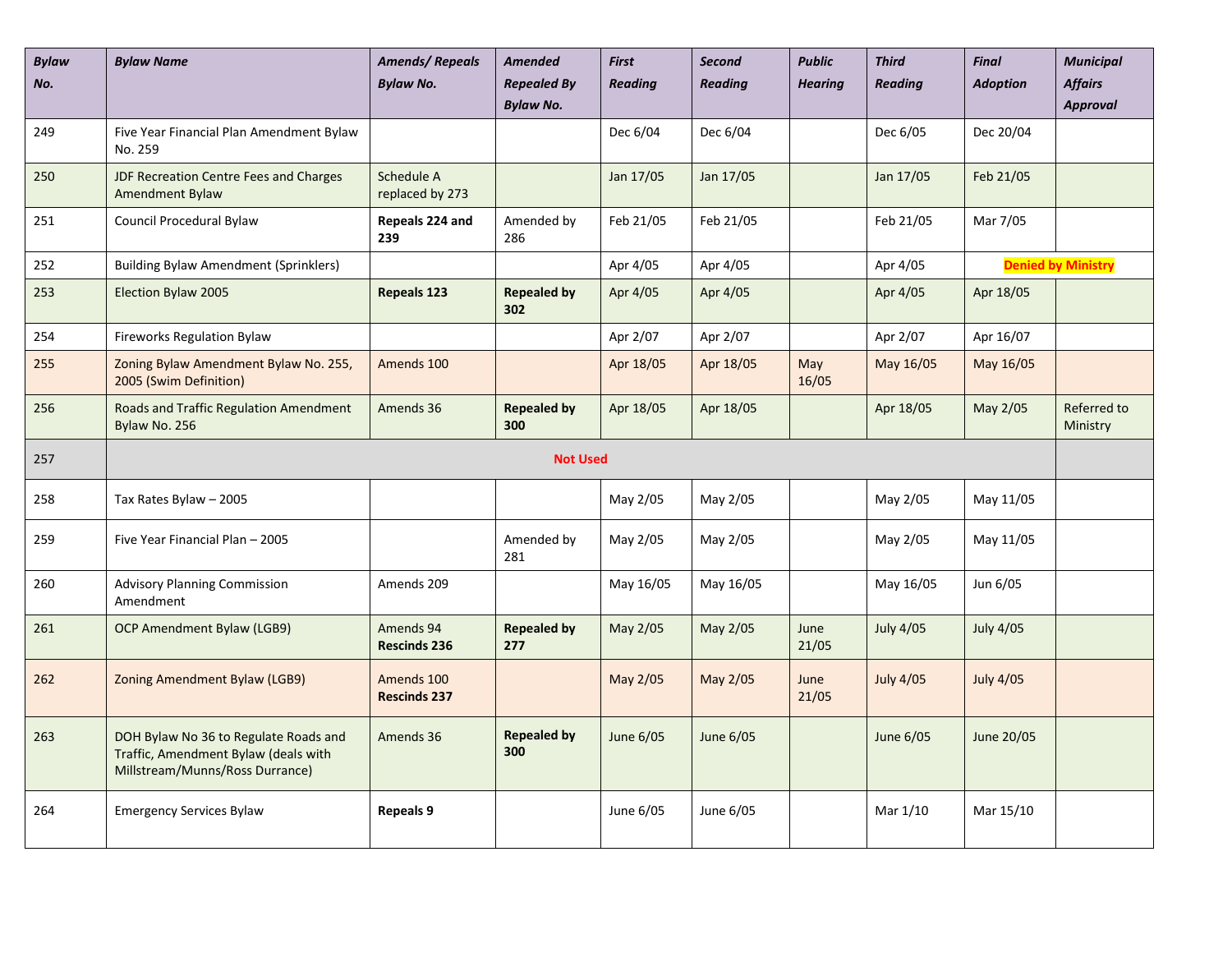| <b>Bylaw</b><br>No. | <b>Bylaw Name</b>                                                   | <b>Amends/Repeals</b><br><b>Bylaw No.</b>                | Amended<br><b>Repealed By</b><br><b>Bylaw No.</b> | <b>First</b><br><b>Reading</b> | Second<br><b>Reading</b> | <b>Public</b><br><b>Hearing</b> | <b>Third</b><br><b>Reading</b> | <b>Final</b><br><b>Adoption</b> | <b>Municipal</b><br><b>Affairs</b><br><b>Approval</b> |
|---------------------|---------------------------------------------------------------------|----------------------------------------------------------|---------------------------------------------------|--------------------------------|--------------------------|---------------------------------|--------------------------------|---------------------------------|-------------------------------------------------------|
| 265                 | Zoning Amendment Bylaw (Section 614 (2)<br>removal                  |                                                          |                                                   |                                | <b>Not Used</b>          |                                 |                                |                                 |                                                       |
| 266                 | Fire Protection Specified Area Amendment                            | Amends 86                                                |                                                   | Aug 2/06                       | Aug 2/06                 |                                 | Aug 2/06                       | Oct 3/06                        |                                                       |
| 267                 | Fire Protection Specified Area Amendment                            | Amends 86                                                |                                                   | Aug 2/06                       | Aug 2/06                 |                                 | Aug 2/06                       | Oct 3/06                        |                                                       |
| 268                 | Fire Protection Specified Area Amendment                            | Amends 86                                                |                                                   | Aug 2/06                       | Aug 2/06                 |                                 | Aug 2/06                       | Oct 3/06                        |                                                       |
| 269                 | Fire Protection Specified Area Amendment                            | Amends 86                                                |                                                   | Aug 2/06                       | Aug 2/06                 |                                 | Aug 2/06                       | Oct 3/06                        |                                                       |
| 270                 | Fire Protection Specified Area Amendment                            | Amends 86                                                |                                                   | Aug 2/06                       | Aug 2/06                 |                                 | Aug 2/06                       | Oct 3/06                        |                                                       |
| 271                 | Fire Protection Specified Area Amendment                            | Amends 86                                                |                                                   | Aug 2/06                       | Aug 2/06                 |                                 | Aug 2/06                       | Oct 3/06                        |                                                       |
| 272                 | Fire Protection Specified Area Amendment                            | Amends 86                                                |                                                   | Aug 2/06                       | Aug 2/06                 |                                 | Aug 2/06                       | Oct 3/06                        |                                                       |
| 273                 | Juan de Fuca Recreation Centre Fees and<br><b>Charges Amendment</b> | Schedule A<br>replaced by 289                            |                                                   | June 20/06                     | June 20/06               |                                 | June 20/06                     | <b>July 4/06</b>                |                                                       |
| 274                 | Fire Protection Specified Area Amendment                            | Amends 86                                                |                                                   | Aug 2/06                       | Aug 2/06                 |                                 | Aug 2/06                       | Oct 3/06                        |                                                       |
| 275                 | <b>Highlands Zoning Amendment (Woodridge</b><br>Rezoning)           | Amends 100                                               |                                                   | Sept 19/06                     | Sept 19/06               | Oct 11/06                       | Jan 9/06                       | Jan 9/06                        |                                                       |
| 276                 | Road Closure Bylaw (Lost Lake)                                      |                                                          |                                                   |                                | <b>Not Used</b>          |                                 |                                |                                 |                                                       |
| 277                 | <b>Official Community Plan Bylaw</b><br>Bylaw No. 277, 2005         | Repeals 94 and all<br>amendments                         | Amended by<br>324/325                             | Oct 3/05                       | Mar 19/07                | Apr 23/07                       | Sept 17/07                     | Sept 17/07                      |                                                       |
| 278                 | Council Indemnity Bylaw No. 278                                     | Rescinds 2, 11, 212<br>Amended by 306<br>Repealed by 400 |                                                   | Oct 17/05                      | Oct 17/05                |                                 | Nov 7/05                       | Nov 7/05                        |                                                       |
| 279                 | Parks Reserve Expenditure Bylaw No. 279                             |                                                          |                                                   | Dec 19/05                      | Dec 19/05                |                                 | Dec 19/05                      | Jan 9/06                        |                                                       |
| 280                 | <b>Revenue Anticipation Borrowing</b>                               |                                                          |                                                   | Dec 19/05                      | Dec 19/05                |                                 | Dec 19/05                      | Jan 9/06                        |                                                       |
| 281                 | Five Year Financial Plan Amendment                                  | Amends 259                                               |                                                   | Dec 19/05                      | Dec 19/05                |                                 | Dec 19/05                      | Jan 9/06                        |                                                       |
| 282                 | Tree Management Bylaw                                               | Not used                                                 |                                                   |                                |                          |                                 |                                |                                 |                                                       |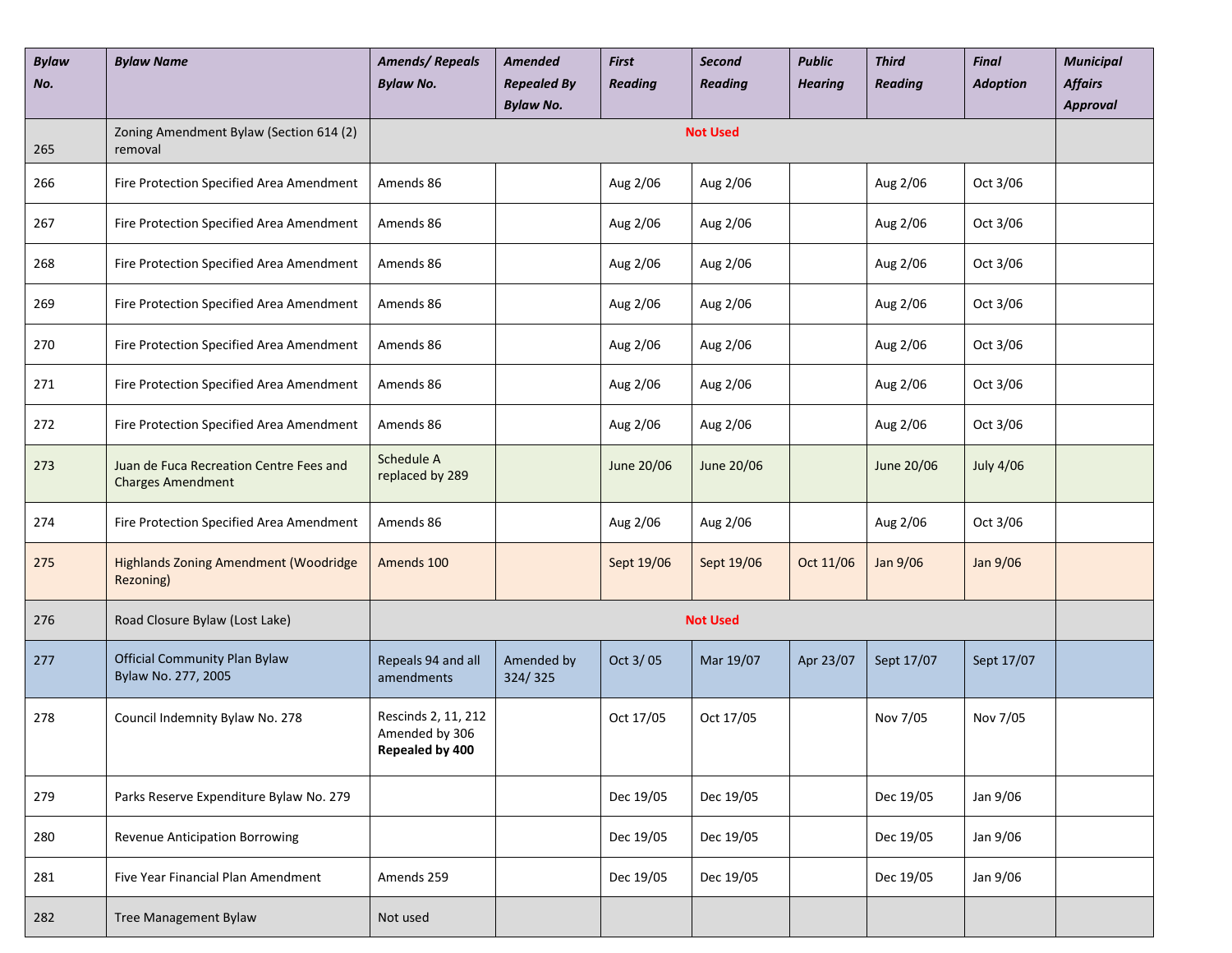| <b>Bylaw</b><br>No. | <b>Bylaw Name</b>                                                                                         | <b>Amends/Repeals</b><br><b>Bylaw No.</b> | <b>Amended</b><br><b>Repealed By</b><br><b>Bylaw No.</b> | <b>First</b><br><b>Reading</b> | Second<br><b>Reading</b> | <b>Public</b><br><b>Hearing</b> | <b>Third</b><br><b>Reading</b> | <b>Final</b><br><b>Adoption</b> | <b>Municipal</b><br><b>Affairs</b><br><b>Approval</b> |
|---------------------|-----------------------------------------------------------------------------------------------------------|-------------------------------------------|----------------------------------------------------------|--------------------------------|--------------------------|---------------------------------|--------------------------------|---------------------------------|-------------------------------------------------------|
| 283                 | Fire Protection Specified Area<br>Amendment Bylaw                                                         | Amends 86                                 |                                                          | Apr 3/06                       | Apr 3/06                 |                                 | Apr 3/06                       | Apr 18/06                       |                                                       |
| 284                 | DOH Bylaw No 36 to Regulate Roads and<br>Traffic, Amendment Bylaw<br>(Talon Ridge 30 km) & (Hanington)    | Amends 36                                 | <b>Repealed by</b><br>300                                | Apr 3/06                       | Apr 3/06                 |                                 | Apr 3/06                       | Apr 18/06                       |                                                       |
| 285                 | DOH Bylaw No 36 to Regulate Roads and<br>Traffic, Amendment Bylaw<br>(Replace Appendix A-roads and speed) | Amends 36                                 | <b>Repealed by</b><br>300                                | Apr 3/06                       | Apr 3/06                 |                                 | Apr 18/06                      | May 1/06                        |                                                       |
| 286                 | Procedure Bylaw Amendment                                                                                 | Amends 251                                |                                                          | Jun 5/06                       | Jun 5/06                 |                                 | Jun 5/06                       | Jun 19/06                       |                                                       |
| 287                 | Tax Rates Bylaw - 2006                                                                                    |                                           |                                                          | May 1/06                       | May 1/06                 |                                 | May 1/06                       | May 8/06                        |                                                       |
| 288                 | Five Year Financial Plan - 2006                                                                           |                                           | Amended by<br>294                                        | May 1/06                       | May 1/06                 |                                 | May 1/06                       | May 8/06                        |                                                       |
| 289                 | West Shore Parks and Recreation Society<br><b>Fees and Charges</b>                                        | Schedule A<br>replaced by 303             |                                                          | Jun 5/06                       | Jun 5/06                 |                                 | Jun 5/06                       | Jun 19/06                       |                                                       |
| 290                 | OCP Bylaw Amendment (RZ-01-06-Ford)                                                                       | Amends 94                                 | <b>Repealed by</b><br>277                                | Jul 4/06                       | Jul 4/06                 | Sep 12/06                       | Oct 16/06                      | Oct 16/06                       |                                                       |
| 291                 | Zoning Bylaw Amendment (RZ-01-06-Ford)                                                                    | Amends 100                                |                                                          | Jul 4/06                       | Jul 4/06                 | Sep 12/06                       | Oct 16/06                      | Oct 16.06                       |                                                       |
| 292                 | DOH Bylaw No 36 to Regulate Roads and<br>Traffic, Amendment Bylaw (Robb Place)                            | Amends 36                                 | <b>Repealed by</b><br>300                                | Sep 18/06                      | Sep 18/06                |                                 | Sep 18/06                      | Oct 2/06                        |                                                       |
| 293                 | District of Highlands Bylaw No. 36 to<br>Regulate Roads and Traffic, Amendment<br>Bylaw No. 293, 2006     | Amends 36                                 | <b>Repealed by</b><br>300                                | Oct 16/06                      | Oct 16/06                |                                 | Oct 16/06                      | Nov 6/06                        |                                                       |
| 294                 | Five Year Financial Plan Amendment Bylaw<br>No. 294, 2006                                                 | Amends 288                                |                                                          | Oct 16/06                      | Oct 16/06                |                                 | Oct 16/06                      | Nov 6/06                        |                                                       |
| 295                 | Revenue Authorization Borrowing Bylaw<br>No. 295                                                          |                                           |                                                          | Jan 8/07                       | Jan 8/07                 |                                 | Jan 8/07                       | Jan 22/07                       |                                                       |
| 296                 | Animal Regulation and Impounding Bylaw<br>No. 296, 2007                                                   | Amends 1465                               |                                                          | Jan 8/7                        | Jan 8/07                 |                                 | Jan 8/07                       | Jan 22/07                       |                                                       |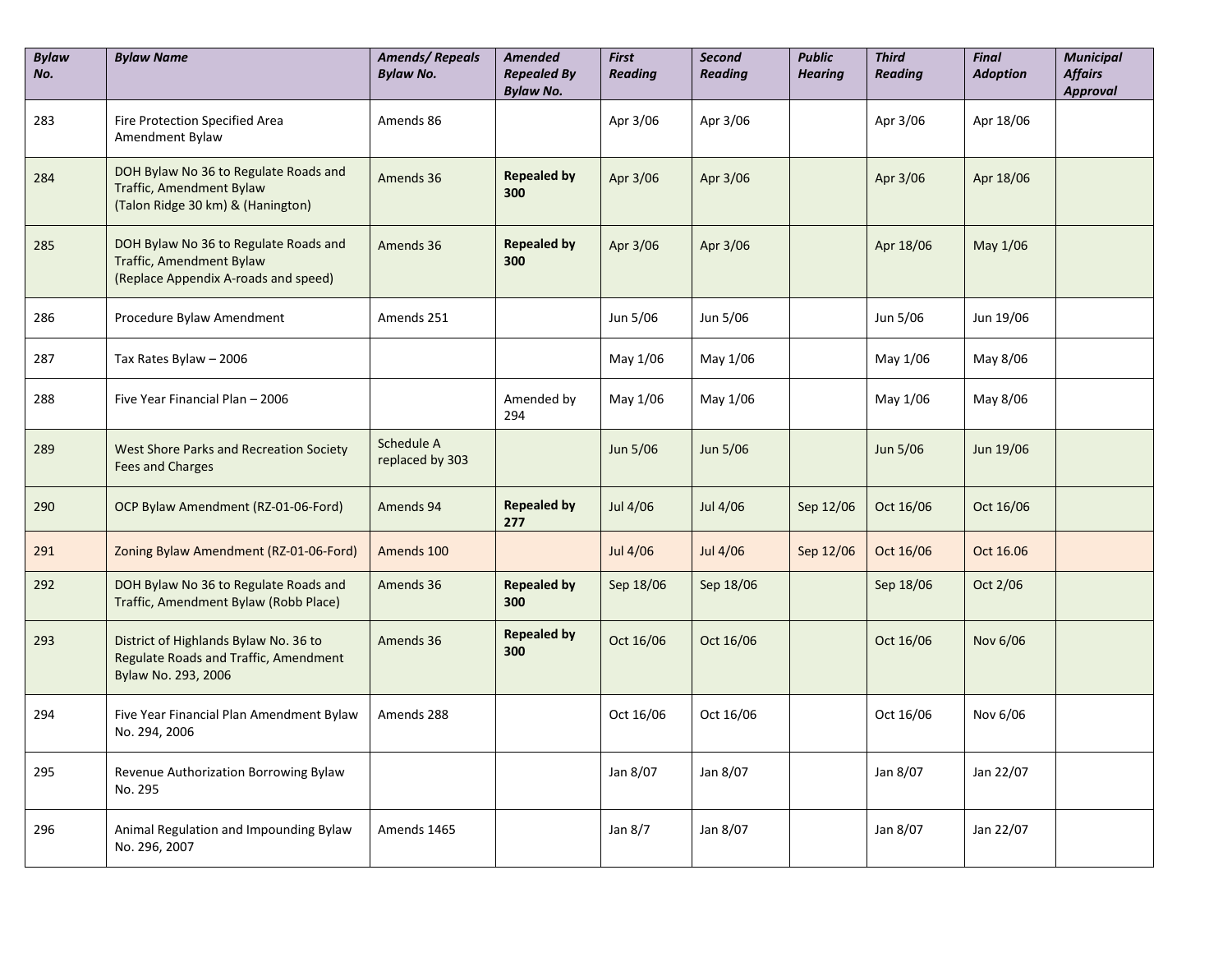| <b>Bylaw</b><br>No. | <b>Bylaw Name</b>                                                           | <b>Amends/Repeals</b><br><b>Bylaw No.</b> | <b>Amended</b><br><b>Repealed By</b><br><b>Bylaw No.</b> | <b>First</b><br><b>Reading</b> | Second<br><b>Reading</b> | <b>Public</b><br><b>Hearing</b> | <b>Third</b><br><b>Reading</b> | <b>Final</b><br><b>Adoption</b> | <b>Municipal</b><br><b>Affairs</b><br><b>Approval</b> |
|---------------------|-----------------------------------------------------------------------------|-------------------------------------------|----------------------------------------------------------|--------------------------------|--------------------------|---------------------------------|--------------------------------|---------------------------------|-------------------------------------------------------|
| 297                 | Five Year Financial Plan Bylaw No. 297,<br>$2007(2007 - 2011)$              |                                           |                                                          | May 7/07                       | May 7/07                 |                                 | May 7/07                       | May 14/07                       |                                                       |
| 298                 | 2007 Tax Rate Bylaw                                                         |                                           |                                                          | May 7/07                       | May 7/07                 |                                 | May 7/07                       | May 14/07                       |                                                       |
| 299                 | Land Use Application Fees Bylaw<br>Amendment Bylaw No. 299, 2007            | Amends 95                                 |                                                          | Jun 18/07                      | Jun 18/07                |                                 | Jun 18/07                      | Jul 9/07                        |                                                       |
| 300                 | District of Highlands By-Law No. 300 to<br>Regulate Roads and Traffic       | Repeals 36 and all<br>amendments          | 352                                                      | Feb 18/08                      | Feb 18/08                |                                 | Feb 18/08                      | Mar 3/08                        |                                                       |
| 301                 | Consolidation Authorization Bylaw No.<br>301, 2007                          |                                           |                                                          | Nov 5/07                       | Nov 5/07                 |                                 | Nov 5/07                       | Nov 19/07                       |                                                       |
| 302                 | District of Highlands Election and Voting<br>Procedures Bylaw No. 302, 2008 | Repeals 253                               |                                                          | May 20/08                      | May 20/08                |                                 | May 20/08                      | June 2/08                       |                                                       |
| 303                 | West Shore Parks and Recreation Society<br><b>Fees and Charges</b>          | Schedule A<br>replaced by 307             |                                                          | Mar 3/08                       | Mar 3/08                 |                                 | Mar 3/08                       | March 17,<br>2008               |                                                       |
| 304                 | 2008 Tax Rate Bylaw                                                         |                                           |                                                          | May 5/08                       | May 5/08                 |                                 | May 5/08                       | May 12/08                       |                                                       |
| 305                 | 2008 - 2012 Financial Plan                                                  |                                           |                                                          | May 5/08                       | May 5/08                 |                                 | May 5/08                       | May 12/08                       |                                                       |
| 306                 | Council Indemnity Amendment Bylaw No.<br>306, 2008                          | Amends 278<br>Repealed by 400             |                                                          | June 2/08                      | June 2/08                |                                 | June 2/08                      | June 16/08                      |                                                       |
| 307                 | West Shore Parks and Recreation Society<br><b>Fees and Charges</b>          | Schedule A<br>replaced by 318             |                                                          | <b>July 21/08</b>              | <b>July 21/08</b>        |                                 | <b>July 21/08</b>              | Aug 18/08                       |                                                       |
| 308                 | Zoning Bylaw Amendment (RZ-) Daycare                                        | Amends 100                                |                                                          | <b>July 21/08</b>              | <b>July 21/08</b>        | Aug 18/08                       | Aug 18/08                      | Aug 18/08                       |                                                       |
| 309                 | Zoning Bylaw Amendment (RZ-) Temporary<br>Industrial Use Permit (Highwest)  | Amends 100                                |                                                          | <b>July 21/08</b>              | <b>July 21/08</b>        | Aug 18/08                       | <b>August 18/08</b>            | August<br>18/08                 |                                                       |
| 310                 | Zoning Bylaw Amendment (RZ-)<br>(Hanington Creek)                           | Amends 100                                |                                                          | Aug 18/08                      | Aug 18/08                | Sep 15/08                       | Sep 15/08                      | Sep 15/08                       |                                                       |
| 311                 | Animal Regulation and Impounding Bylaw<br>Amendment Bylaw No. 311, 2008     | Amends 1465                               |                                                          | Aug 22/08                      | Aug 22/08                |                                 | Aug 22/08                      | Aug 25/08                       |                                                       |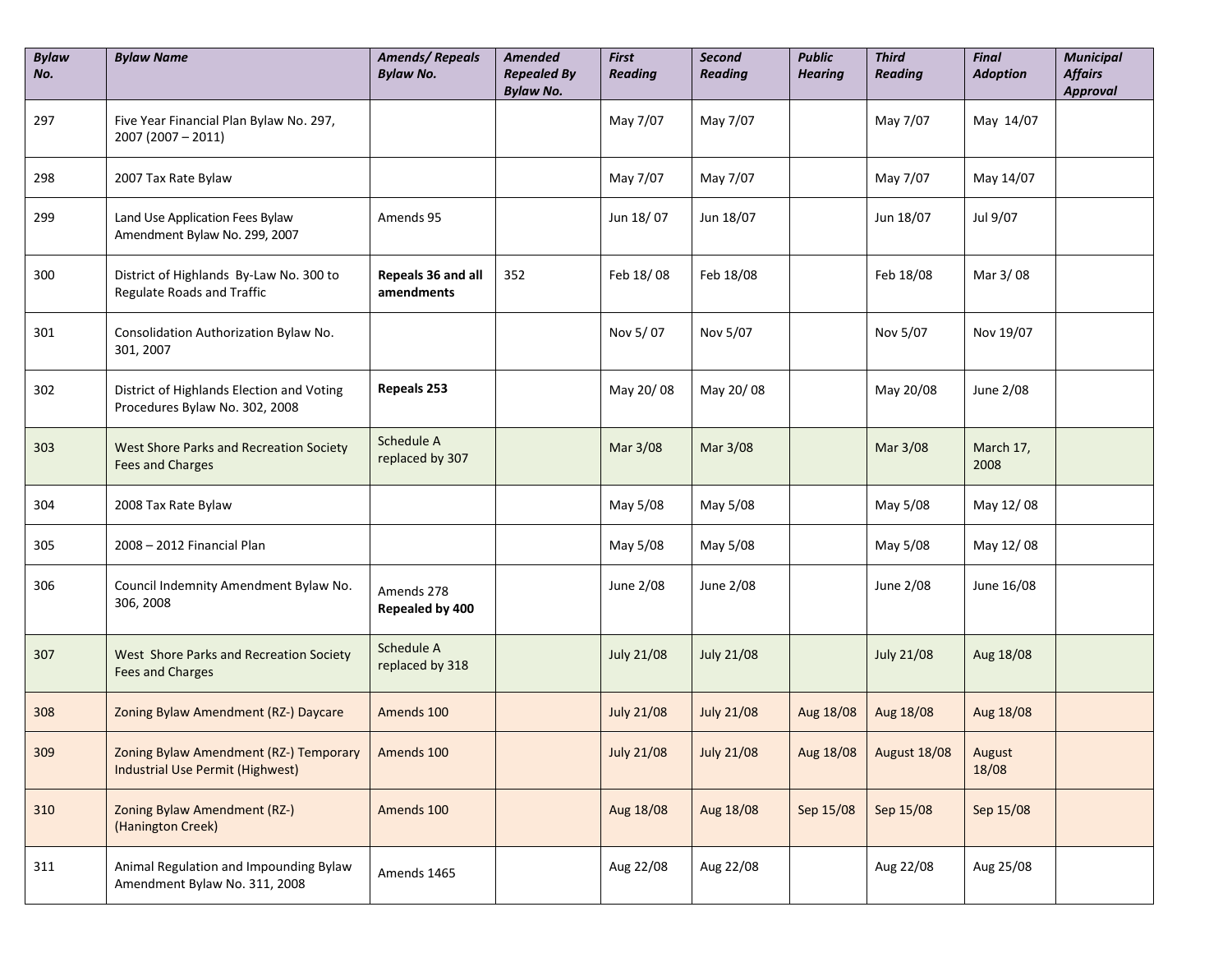| <b>Bylaw</b><br>No. | <b>Bylaw Name</b>                                                              | <b>Amends/Repeals</b><br><b>Bylaw No.</b> | <b>Amended</b><br><b>Repealed By</b><br><b>Bylaw No.</b> | <b>First</b><br><b>Reading</b> | <b>Second</b><br><b>Reading</b> | <b>Public</b><br><b>Hearing</b> | <b>Third</b><br><b>Reading</b> | <b>Final</b><br><b>Adoption</b> | <b>Municipal</b><br><b>Affairs</b><br><b>Approval</b> |
|---------------------|--------------------------------------------------------------------------------|-------------------------------------------|----------------------------------------------------------|--------------------------------|---------------------------------|---------------------------------|--------------------------------|---------------------------------|-------------------------------------------------------|
| 312                 | Zoning Bylaw Amendment (RZ-)<br><b>Brotherston property</b>                    | Amends 100                                |                                                          | Oct 20/08                      | Oct 20/08                       | Dec 15/08                       | Dec 15/08                      | Dec 15/08                       |                                                       |
| 313                 | Zoning Bylaw Amendment No. 29 (R6 Zone<br>-889 Finlayson Arm Road)<br>RZ-01-08 | Amends 100                                |                                                          | Apr. 16/12                     | Apr. 16/12                      | May 7/12                        | May 7/12                       | May 7/12                        |                                                       |
| 314                 | Parks Reserve Expenditure Bylaw No. 314<br>(Twinflower Park)                   |                                           |                                                          | Mar 16/09                      | Mar 16/09                       |                                 | Mar 16/09                      | Apr 6/09                        |                                                       |
| 315                 | Fire Equipment Reserve Fund Expenditure<br>Bylaw No. 315, 2009                 |                                           |                                                          | Apr 6/09                       | Apr 6/09                        |                                 | Apr 6/09                       | Apr 20/09                       |                                                       |
| 316                 | Five Year Financial Plan Bylaw No. 316,<br>2009                                |                                           |                                                          | May 4/09                       | May 4/09                        |                                 | May 4/09                       | May 11/09                       |                                                       |
| 317                 | Tax Rates Bylaw No. 317, 2009                                                  |                                           |                                                          | May 4/09                       | May 4/09                        |                                 | May 4/09                       | May 4/09                        |                                                       |
| 318                 | <b>West Shore Parks and Recreation Society</b><br>Fees and Charges (2010)      | <b>Replaces Schedule</b><br>bylaw 307     |                                                          | Jun 1/09                       | Jun 1/09                        |                                 | Jun 1/09                       | July 13/09                      |                                                       |
| 319                 | Zoning Bylaw Amendment No. 30 (R5 Zone<br>-3813 Munn Road) RZ-07-08            | Amends 100                                |                                                          | June 15/09                     | June 15/09                      | Jul 13/09                       | Jul 13/09                      | Jul 13/09                       |                                                       |
| 320                 | Fireworks (254) Amendment No. 1                                                | Amends 254                                |                                                          | Oct 5/09                       | Oct 5/09                        |                                 | Oct 13/09                      | Oct 19/09                       |                                                       |
| 321                 | <b>Ticket Information Authorization</b><br>Amendment Bylaw No. 219, 2004       | Amends 49                                 |                                                          | April 6/10                     | April 6/10                      |                                 | April 6/10                     | April 19/10                     |                                                       |
| 322                 | Five Year Financial Plan Bylaw-2010                                            |                                           |                                                          | May 3/10                       | May 3/10                        |                                 | May 3/10                       | May 10/10                       |                                                       |
| 323                 | Tax Rates Bylaw - 2010                                                         |                                           |                                                          | May 3/10                       | May 3/10                        |                                 | May 3/10                       | May 10/10                       |                                                       |
| 324                 | OCP Amendment (Greenhouse Gas)                                                 | Amends 277                                |                                                          | May 17/10                      | May 17/10                       | Jun $14/10$                     | Jun 21/10                      | Jun $21/10$                     |                                                       |
| 325                 | <b>OCP Amendment (RUCSPA)</b>                                                  | Amends 277                                |                                                          | May 17/10                      | May 17/10                       | Jun $14/10$                     | Jun 21/10                      | Jun $21/10$                     |                                                       |
| 326                 | West Shore Parks and Recreation Society<br><b>Fees and Charges Bylaw</b>       | <b>Replaces Schedule</b><br>Bylaw No. 318 |                                                          | May 3/10                       | May 3/10                        |                                 | May 3/10                       | May 10/10                       |                                                       |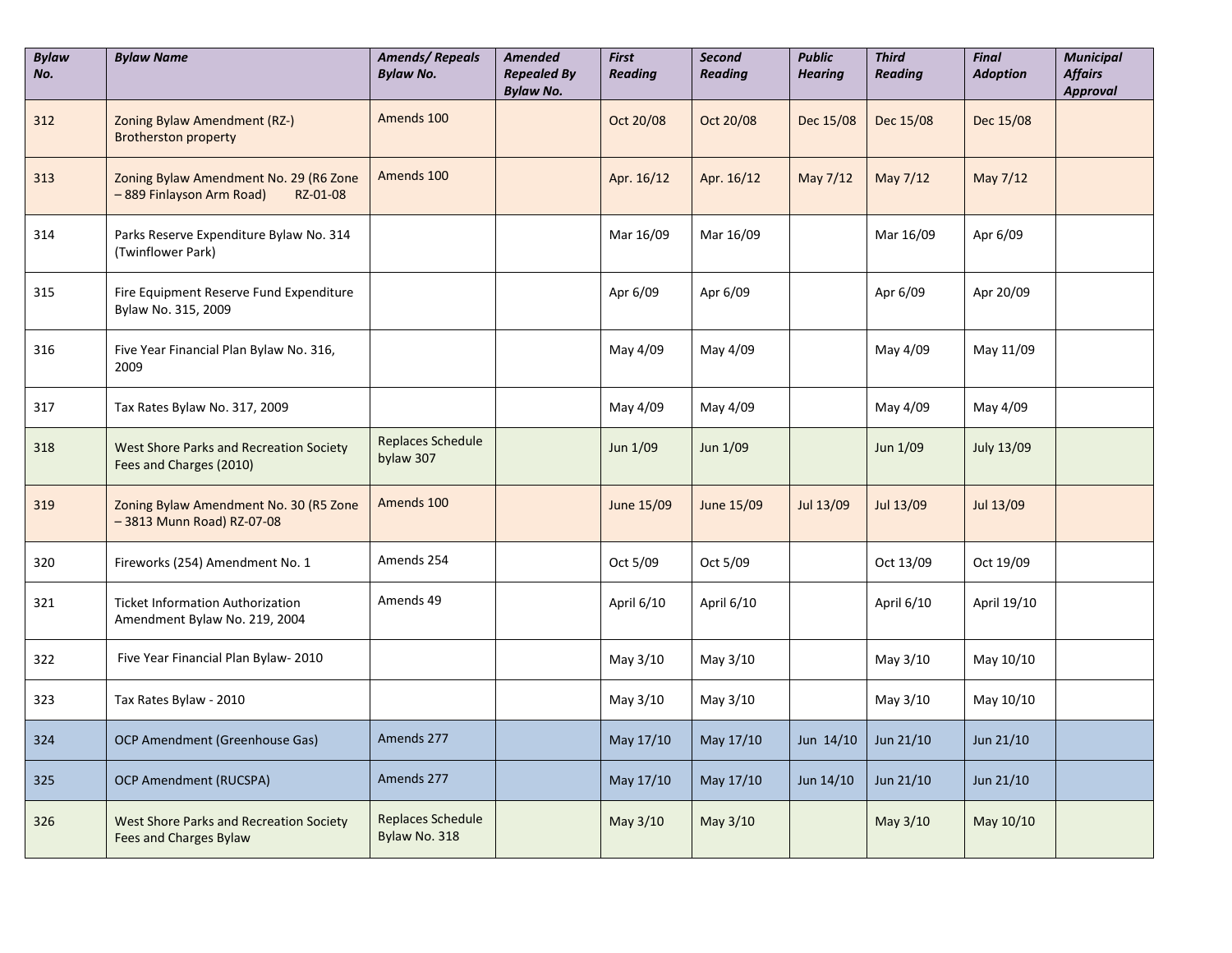| <b>Bylaw</b><br>No. | <b>Bylaw Name</b>                                                                                         | <b>Amends/Repeals</b><br><b>Bylaw No.</b>   | <b>Amended</b><br><b>Repealed By</b><br><b>Bylaw No.</b> | <b>First</b><br><b>Reading</b> | <b>Second</b><br><b>Reading</b> | <b>Public</b><br><b>Hearing</b> | <b>Third</b><br><b>Reading</b> | <b>Final</b><br><b>Adoption</b> | <b>Municipal</b><br><b>Affairs</b><br><b>Approval</b> |
|---------------------|-----------------------------------------------------------------------------------------------------------|---------------------------------------------|----------------------------------------------------------|--------------------------------|---------------------------------|---------------------------------|--------------------------------|---------------------------------|-------------------------------------------------------|
| 327                 | Deposit of Soil Prohibition Amendment<br>Bylaw No. 327, 2011                                              | Amends 1473                                 |                                                          | May 2/11                       | May 2/11                        |                                 | May 2/11                       | Nov 7/11                        | Ministry<br>approval<br>Oct. 24, 11                   |
| 328                 | Five Year Financial Plan (2011-2015)                                                                      |                                             |                                                          | May 2/11                       | May 2/11                        |                                 | May 2/11                       | May 9, 2011                     |                                                       |
| 329                 | 2011 Tax Rates Bylaw                                                                                      |                                             |                                                          | May 2/11                       | May 2/11                        |                                 | May 2/11                       | May 9, 2011                     |                                                       |
| 330                 | OCP Amendment (Amenity 1)<br><b>Community Hall</b>                                                        | Amends 277                                  |                                                          | June 6/11                      | June 6/11                       | June 18/11                      | June 18/11                     | June 18/11                      |                                                       |
| 331                 | Zoning Bylaw Amendment No. 31 (Amenity<br>1 Zone - (743 Finlayson Arm Road and<br>South Half Section 14)) | Amends 100                                  |                                                          | June 6/11                      | June 6/11                       | June 18/11                      | June 18/11                     | June 18/11                      |                                                       |
| 332                 | West Shore Parks and Recreation Society<br><b>Fees and Charges Bylaw</b>                                  | Replaces Schedule<br>Bylaw No. 326          |                                                          | June 6/11                      | June 6/11                       |                                 | June 6/11                      | June 20/11                      |                                                       |
| 333                 | Fees and Charges bylaw Schedule                                                                           | Repeals 245                                 |                                                          | July 18/11                     | July 18, 11                     |                                 | July 18/11                     | Aug 22/11                       |                                                       |
| 334                 | Subdivision or Development of Land Bylaw<br>Amendment Bylaw No. 334, 2001                                 | Amends 154                                  |                                                          | Jan 9/12                       | Jan 9/12                        |                                 | Jan 9/12                       | Jan 23/12                       |                                                       |
| 335                 | Delegation of Development Permits<br>Amendment Bylaw, Amendment No. 1                                     | Amends 200                                  | <b>Repealed by</b><br>362                                | Nov 7/11                       | Nov 7/11                        |                                 | Nov 7/11                       | Nov 21/11                       |                                                       |
| 336                 | Zoning Bylaw Amendment No. 32 (P2 Zone<br>- 1786 Millstream Road)                                         | Amends 100                                  |                                                          | Feb 6, 12                      | Feb 6, 12                       | Mar 5, 12                       | Mar 5, 12                      | Mar 5, 12                       |                                                       |
| 337                 | Eagles Lake Park Management Bylaw                                                                         |                                             |                                                          | Jun 18/12                      | Jun 18/12                       |                                 | Jun 18/12                      |                                 | Jun 25/12                                             |
| 338                 | <b>Ticket Information Authorization</b><br>Amendment Bylaw No. 338, 2012                                  | Amends 49                                   |                                                          | Jun 25/12                      | Jun 25/12                       |                                 | Jun 25/12                      |                                 |                                                       |
| 339                 | Five Year Financial Plan (2012-2016)                                                                      |                                             |                                                          | May 7, 12                      | May 7, 12                       |                                 | May 7, 12                      | May 14, 12                      |                                                       |
| 340                 | 2012 Tax Rates Bylaw                                                                                      |                                             |                                                          | May 7, 12                      | May 7, 12                       |                                 | May 7, 12                      | May 14, 12                      |                                                       |
| 341                 | Soil Removal and Deposition                                                                               | Rescinds CRD<br>Bylaws and DOH<br>Bylaw 327 | 361/369                                                  | May 22/12                      | May 22/12                       |                                 | May 22/12                      | Dec 3/12                        | Nov 14/12                                             |
| 342                 | West Shore Parks and Recreation Society<br><b>Fees and Charges Bylaw</b>                                  | <b>Replaces Schedule</b><br>Bylaw No. 332   |                                                          | Jun 4/12                       | Jun 4/12                        |                                 | Jun 4/12                       |                                 | Jun 18/12                                             |
| 343                 | Highlands Official Community Plan Bylaw,<br>2007, Amendment No. 5 (Amenity 3),                            | Amends 277                                  |                                                          | Dec 3/12                       | Dec 3/12                        |                                 |                                |                                 |                                                       |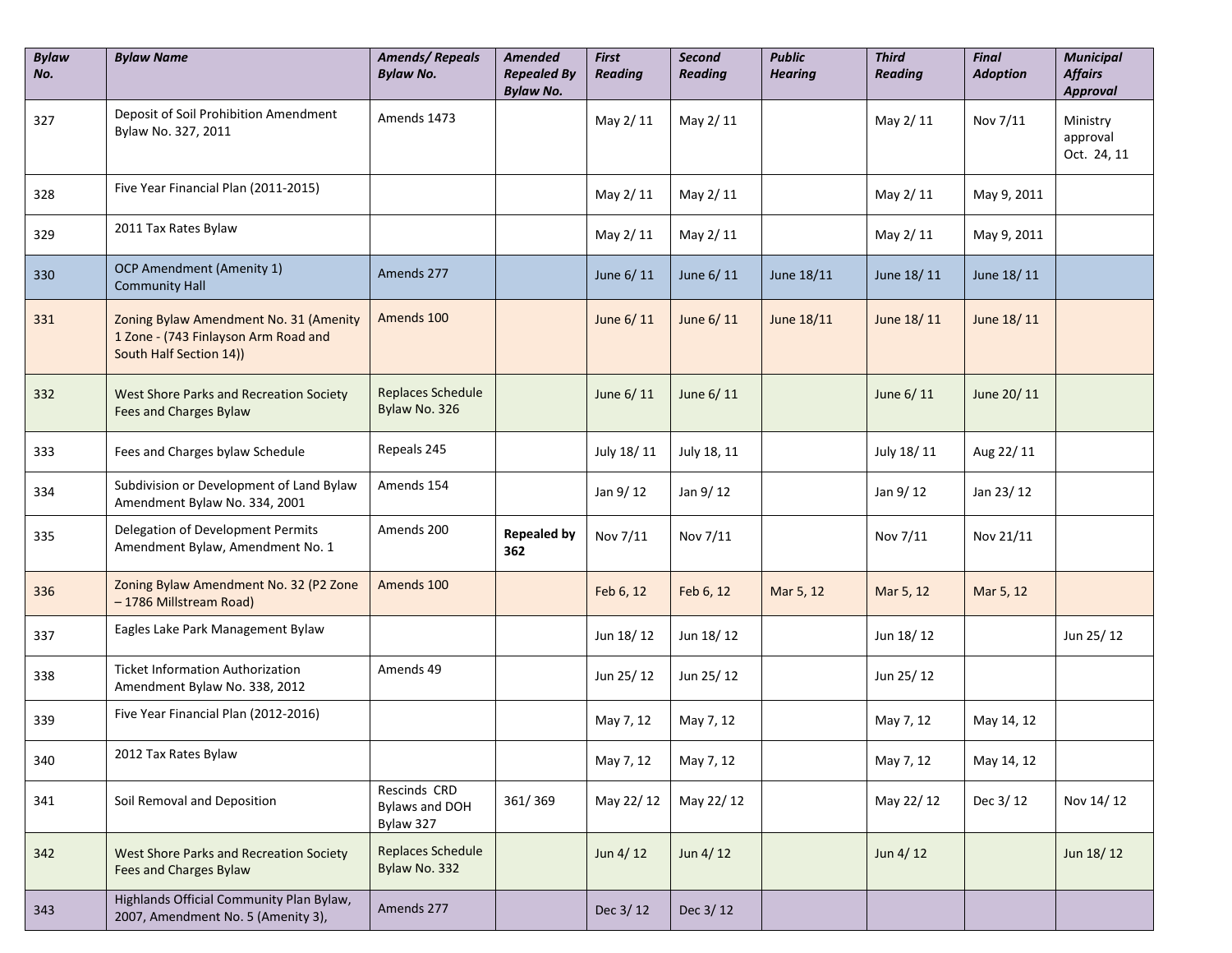| <b>Bylaw</b><br>No. | <b>Bylaw Name</b>                                                                                                      | <b>Amends/Repeals</b><br><b>Bylaw No.</b> | Amended<br><b>Repealed By</b><br><b>Bylaw No.</b> | <b>First</b><br><b>Reading</b> | Second<br><b>Reading</b> | <b>Public</b><br><b>Hearing</b> | <b>Third</b><br><b>Reading</b> | <b>Final</b><br><b>Adoption</b> | <b>Municipal</b><br><b>Affairs</b><br><b>Approval</b> |
|---------------------|------------------------------------------------------------------------------------------------------------------------|-------------------------------------------|---------------------------------------------------|--------------------------------|--------------------------|---------------------------------|--------------------------------|---------------------------------|-------------------------------------------------------|
|                     | Bylaw No. 343, 2012                                                                                                    |                                           |                                                   |                                |                          |                                 |                                |                                 |                                                       |
| 344                 | Highlands Zoning Bylaw, 1998,<br>Amendment No. 32, (Comprehensive<br>Development 2 (CD2) Zone) Bylaw No. 344,<br>2012. | Amends 100                                |                                                   | Dec 3/12                       | Dec 3/12                 |                                 |                                |                                 |                                                       |
| 345                 | Highlands Official Community Plan Bylaw,<br>2007, Amendment No. 4 (Amenity 2),<br>Bylaw No. 345, 2012                  | Amends 277                                |                                                   | May 22, 12                     | May 22, 12               | Jun 18/12                       | Jun 18/12                      | Jun 18/12                       |                                                       |
| 346                 | Highlands Zoning Bylaw, 1998,<br>Amendment No. 33, (Amenity 2 Zone)<br>Bylaw No. 346, 2012.                            | Amends 100                                |                                                   | May 22, 12                     | May 22, 122              | Jun 18/12                       | Jun 18/12                      | Jun 18/12                       |                                                       |
| 347                 | Highlands Zoning Bylaw, 1998,<br>Amendment No. 34, Bylaw No. 347, 2012.                                                | Amends 100                                |                                                   | Jun 25, 12                     | Jun 25, 12               | Jul 16, 12                      | Jul 16, 12                     | Jul 16, 12                      |                                                       |
| 348                 | District of Highlands By-Law No. 300 to<br>Regulate Roads and Traffic, Amendment<br>No. 1, Bylaw No. 348               | Amends 300                                |                                                   | Jun 4/12                       | Jun 4/12                 |                                 | Jun 4/12                       | Jun 18/12                       |                                                       |
| 349                 | Highlands Zoning Bylaw, 1998,<br>Amendment No. 35, Bylaw No. 349, 2012                                                 | Amends 100                                |                                                   |                                |                          |                                 |                                |                                 |                                                       |
| 350                 | Noise Suppression Bylaw, Amendment No.<br>1, (Engine Retardant Brakes), Bylaw No.<br>350, 2012.                        | Amend CRD Bylaw                           |                                                   | Sep 17/12                      | Sept 17/12               |                                 | Sept 17/12                     | Nov 15/12                       |                                                       |
| 351                 | Land Use Application Fee Bylaw No. 351,<br>2012                                                                        | <b>Repeals</b><br>95/299                  |                                                   | Dec 3/12                       | Dec 3/12                 |                                 | Dec 3/12                       | Dec 17/12                       |                                                       |
| 352                 | Roads and Traffic Regulation Amendment                                                                                 | Amends 300                                |                                                   | Jan 21/13                      | Jan 21/13                |                                 | Jan 21/13                      | Jan 24/13                       |                                                       |
| 353                 | Fee Schedule Amendment                                                                                                 | Amends 333                                |                                                   | Feb 18/13                      | Feb 18/13                |                                 | Feb 18/13                      | Mar 4/13                        |                                                       |
| 354                 | West Shore Parks and Recreation Society<br>Fees and Charges Bylaw                                                      | Replaces Schedule<br>Bylaw No. 342        |                                                   | Mar 4/13                       | Mar 4/13                 |                                 | Mar 4/13                       | Mar 18/13                       |                                                       |
| 355                 | Fire Protection Specified Area Amendment                                                                               | Amends 86                                 |                                                   | Apr 2/13                       | Apr 2/13                 |                                 | Apr 2/13                       | Apr 15/13                       |                                                       |
| 356                 | Five Year Financial Plan (2013-2017)                                                                                   |                                           |                                                   | May 6/13                       | May 6/13                 |                                 | May 6/13                       | May 13/13                       |                                                       |
| 357                 | 2013 Tax Rates Bylaw                                                                                                   |                                           |                                                   | May 6/13                       | May 6/13                 |                                 | May 6/13                       | May 13/13                       |                                                       |
| 358                 | Noise Suppression Bylaw, Amendment No.<br>2, (Commercial, Industrial Exceptions),<br>Bylaw No. 358, 2013.              |                                           |                                                   |                                |                          |                                 |                                |                                 |                                                       |
| 359                 | Animal Regulation and Impounding Bylaw<br>No. 1, 1986, Amendment No.3, Bylaw No.                                       | Amends 1465                               |                                                   | May 6/13                       | May 6/13                 |                                 | May 6/13                       | May 21/13                       |                                                       |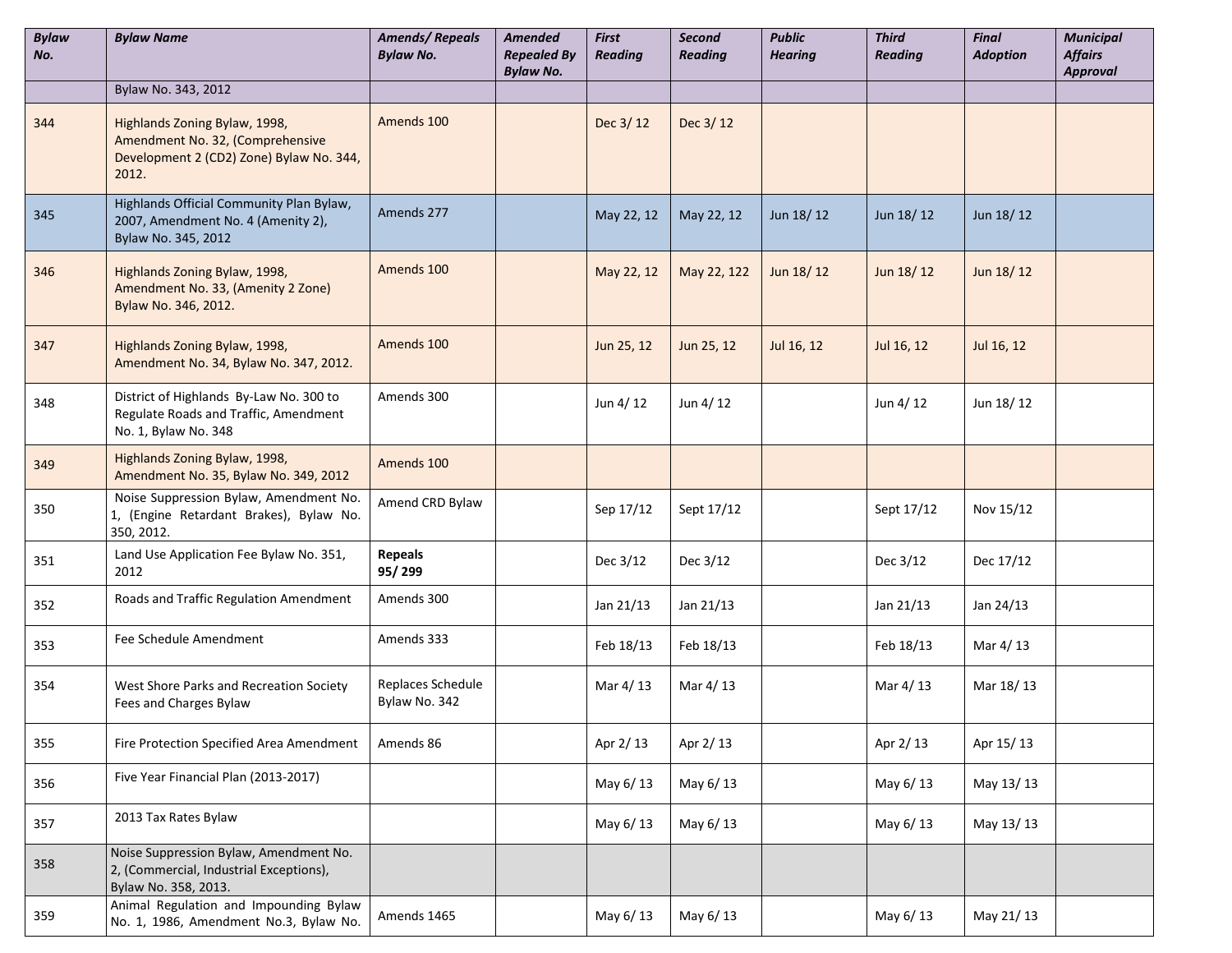| <b>Bylaw</b><br>No. | <b>Bylaw Name</b>                                                                                                 | <b>Amends/Repeals</b><br><b>Bylaw No.</b> | <b>Amended</b><br><b>Repealed By</b><br><b>Bylaw No.</b> | First<br><b>Reading</b> | Second<br><b>Reading</b> | <b>Public</b><br><b>Hearing</b> | <b>Third</b><br><b>Reading</b> | <b>Final</b><br><b>Adoption</b> | <b>Municipal</b><br><b>Affairs</b><br><b>Approval</b> |
|---------------------|-------------------------------------------------------------------------------------------------------------------|-------------------------------------------|----------------------------------------------------------|-------------------------|--------------------------|---------------------------------|--------------------------------|---------------------------------|-------------------------------------------------------|
|                     | 359, 2013                                                                                                         |                                           |                                                          |                         |                          |                                 |                                |                                 |                                                       |
| 360                 | Highlands Official Community Plan Bylaw,<br>2007, Amendment No. 5 (Sustainable<br>Highlands), Bylaw No. 360, 2013 | Amends 277                                |                                                          | Sept 23/13              | Oct 7/13                 | Nov 4/13                        | Nov 4/13                       | Nov 4/13                        |                                                       |
| 361                 | Soil amendment bylaw, exemptions                                                                                  | Amends 341                                |                                                          | Nov 4/13                | Nov 4/13                 |                                 | Nov 4/13                       | Feb 17/14                       | Jan 29/14                                             |
| 362                 | DP Delegation bylaw amendment                                                                                     | Amends 200                                |                                                          | Nov 18/13               | Nov 18/13                |                                 | Nov 18/13                      | Dec 2/13                        |                                                       |
| 363                 | Highlands Zoning Bylaw, 1998,<br>Amendment No. 36 - medical marihuana                                             | Amends 100                                |                                                          | Mar 17/14               | Mar 17/14                | Apr 22/14                       | Apr 22/14                      | Apr 22/14                       |                                                       |
| 364                 | Five Year Financial Plan (2014 - 2018)                                                                            |                                           |                                                          | May 5/14                | May 5/14                 |                                 | May 5/14                       | May 12/14                       |                                                       |
| 365                 | 2014 Tax Rates                                                                                                    |                                           |                                                          | May 5/14                | May 5/14                 |                                 | May 5/14                       | May 12/14                       |                                                       |
| 366                 | West Shore Parks and Recreation Society<br>Fees and Charges Bylaw                                                 | Replaces Schedule<br>Bylaw No. 354        |                                                          | June 2/14               | June 2/14                |                                 | June 2/14                      | June 16/14                      |                                                       |
| 367                 | Ticket Information Authorization Bylaw,<br>Amendment No. 4                                                        | Amends 49                                 |                                                          | Jul 14/14               | Jul 14/14                |                                 | Jul 14/14                      | Sep 2/14                        |                                                       |
| 368                 | Not used                                                                                                          |                                           |                                                          |                         |                          |                                 |                                |                                 |                                                       |
| 369                 | Soil Amendment                                                                                                    | Amends 341                                |                                                          | Sept 15/14              | Sept 15/14               |                                 | Sept 15/14                     | Oct 6/14                        |                                                       |
| 370                 | Five Year Financial Plan Amendment                                                                                | Amends 364                                |                                                          | Nov 17/14               | Nov 17/14                |                                 | Nov 17/14                      | Dec 15/14                       |                                                       |
| 371                 | Subdivision and Development of Land<br>Bylaw - Amendment #3 (Onsite Septic<br>Requirements)                       | Amends 154                                |                                                          | Jan 25/16               | Jan 25/16                |                                 | Jan 25/16                      | Feb 9/14                        |                                                       |
| 372                 | <b>Building Regulation Bylaw Amendment</b><br>#1(?) (Snow Load Map and Requirements)                              | Amends 192                                |                                                          |                         |                          |                                 |                                |                                 |                                                       |
| 373                 | Sewer Use Bylaw - Rivers Crossing Area<br>Sewer System Establishment and User Fee<br>and Regulation Bylaw         |                                           |                                                          | Apr 20/15               | Apr 20/15                |                                 | Apr 20/15                      | May 4/15                        |                                                       |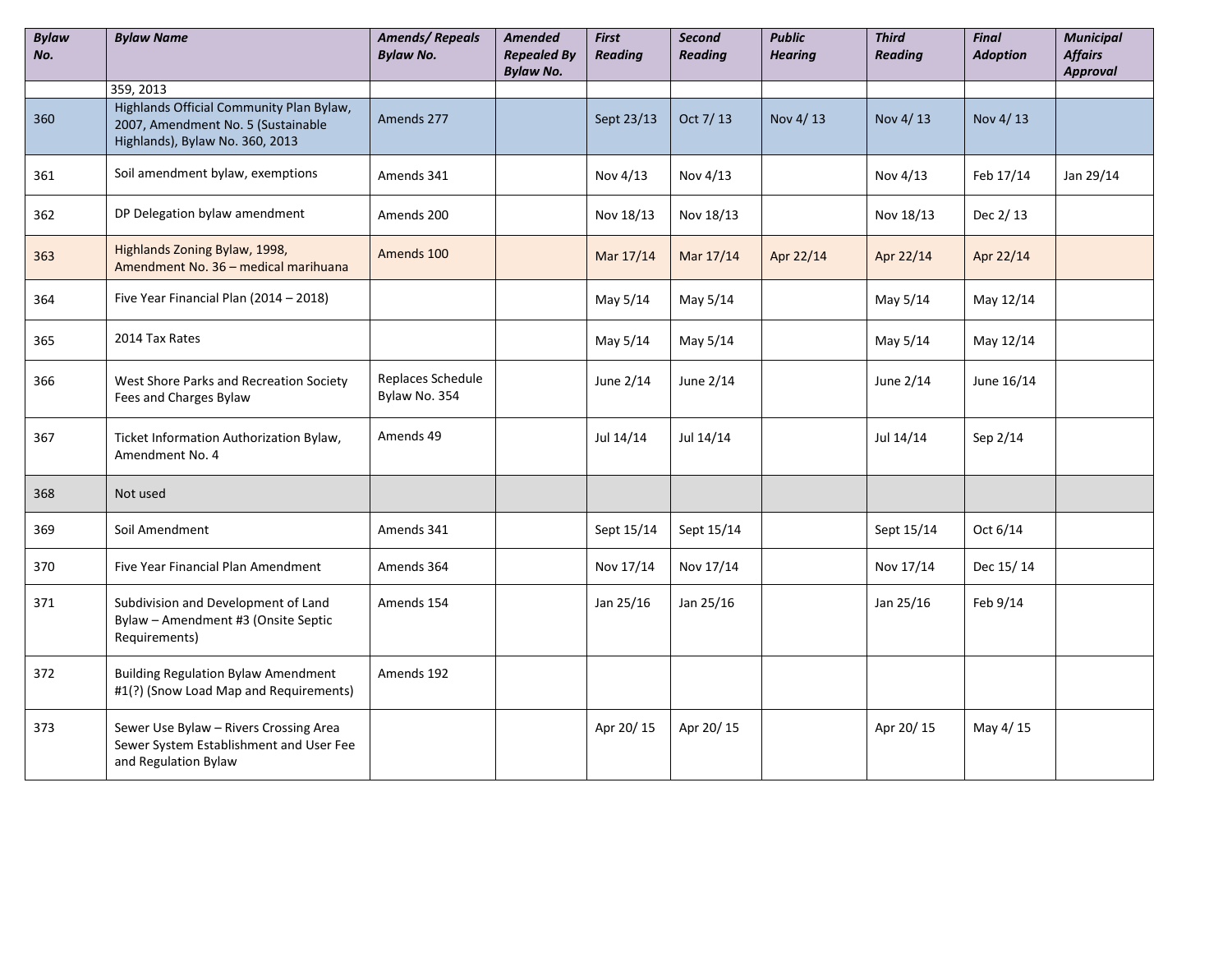| <b>Bylaw</b><br>No. | <b>Bylaw Name</b>                                                          | <b>Amends</b><br><b>Repeals</b><br><b>Bylaw No.</b> | <b>Amended</b><br><b>Repealed By</b><br><b>Bylaw No.</b> | <b>First</b><br><b>Reading</b> | Second<br><b>Reading</b> | <b>Public</b><br><b>Hearing</b>       | <b>Third</b><br><b>Reading</b> | <b>Final</b><br><b>Adoption</b> | <b>Municipal</b><br><b>Affairs</b><br><b>Approval</b> |
|---------------------|----------------------------------------------------------------------------|-----------------------------------------------------|----------------------------------------------------------|--------------------------------|--------------------------|---------------------------------------|--------------------------------|---------------------------------|-------------------------------------------------------|
| 374                 | Highlands Zoning Bylaw, 1998, Amendment<br>No. 37 (BMCD1 - Tennis Courts)  | Amends 100                                          |                                                          | Apr 20/15                      | Apr 20/15                |                                       |                                |                                 |                                                       |
| 375                 | Twinflower Park Bylaw                                                      |                                                     |                                                          |                                |                          |                                       |                                |                                 |                                                       |
| 376                 | Five Year Financial Plan (2015 - 2019)                                     |                                                     |                                                          | Apr 20/15                      | Apr 20/15                |                                       | Apr 20/15                      | May 4/15                        |                                                       |
| 377                 | 2014 Tax Rates                                                             |                                                     |                                                          | Apr 20/15                      | Apr 20/15                |                                       | Apr 20/15                      | May 4/15                        |                                                       |
| 378                 | Tax Prepayment bylaw                                                       |                                                     |                                                          | May 4/15                       | May 4/15                 |                                       | May 4/15                       | May 19/15                       |                                                       |
| 379                 | West Shore Parks and Recreation Society<br>Fees and Charges Bylaw          | Replaces Schedule<br>Bylaw No. 366                  |                                                          | May 19/15                      | May 19/15                |                                       | May 19/15                      | June 1/15                       |                                                       |
| 380                 | <b>Emergency Services Amendment Bylaw</b>                                  | Amends 264                                          |                                                          | July 13/15                     | July 13/15               |                                       | July 13/15                     | Aug 10/15                       |                                                       |
| 381                 | Five Year Financial Plan Amendment                                         | Amends 376                                          |                                                          | Nov 2/15                       | Nov 2/15                 |                                       | Nov 2/15                       | Nov 16/15                       |                                                       |
| 382                 | Loan Authorization Bylaw (SSA)                                             |                                                     |                                                          | Mar 21/16                      | Mar 21/16                | <b>Electors Approval</b><br>May 16/16 | Mar 21/16                      | May 18/16                       | Mar 24/16                                             |
| 383                 | Five Year Financial Plan (2016 - 2020)                                     |                                                     |                                                          | May2/16                        | May 2/16                 |                                       | May 2/16                       | May 9/16                        |                                                       |
| 384                 | 2016 Tax Rates                                                             |                                                     |                                                          | May 2/16                       | May2/16                  |                                       | May 2/16                       | May 9/16                        |                                                       |
| 385                 | Highlands Zoning Bylaw, 1998, Amendment<br>No. 38 (P2 - Community Gardens) | Amend 100                                           |                                                          | May 2/16                       | May 2/16                 | June 6/16                             | June 6/16                      | June 6/16                       |                                                       |
| 386                 | <b>WSPRS Fees and Charges</b>                                              |                                                     |                                                          | May 16                         | May 16                   |                                       | May 16/16                      | June 20/16                      |                                                       |
| 387                 | Soil Bylaw Amendment                                                       | Amends 341                                          |                                                          | Feb 14/17                      | Feb 14/17                |                                       | Feb 14/17                      | Mar 6/17                        |                                                       |
| 388                 | Sewer Use Fee Amendment                                                    | Amends 373                                          |                                                          | Dec 12/16                      | Dec 12/16                |                                       | Dec 12/16                      | Dec 19/16                       |                                                       |
| 389                 | Five Year Financial Plan Amendment                                         | Amends 383                                          |                                                          | Jan 16/17                      | Jan 16/17                |                                       | Jan 16/17                      | Jan 30/17                       |                                                       |
| 390                 | Five Year Financial Plan (2017 - 2021)                                     |                                                     |                                                          | May1/17                        | May 1/17                 |                                       | May 1/17                       | May 8/17                        |                                                       |
| 391                 | 2017 Tax Rates                                                             |                                                     |                                                          | May 1/17                       | May 1/17                 |                                       | May 1/17                       | May 8/17                        |                                                       |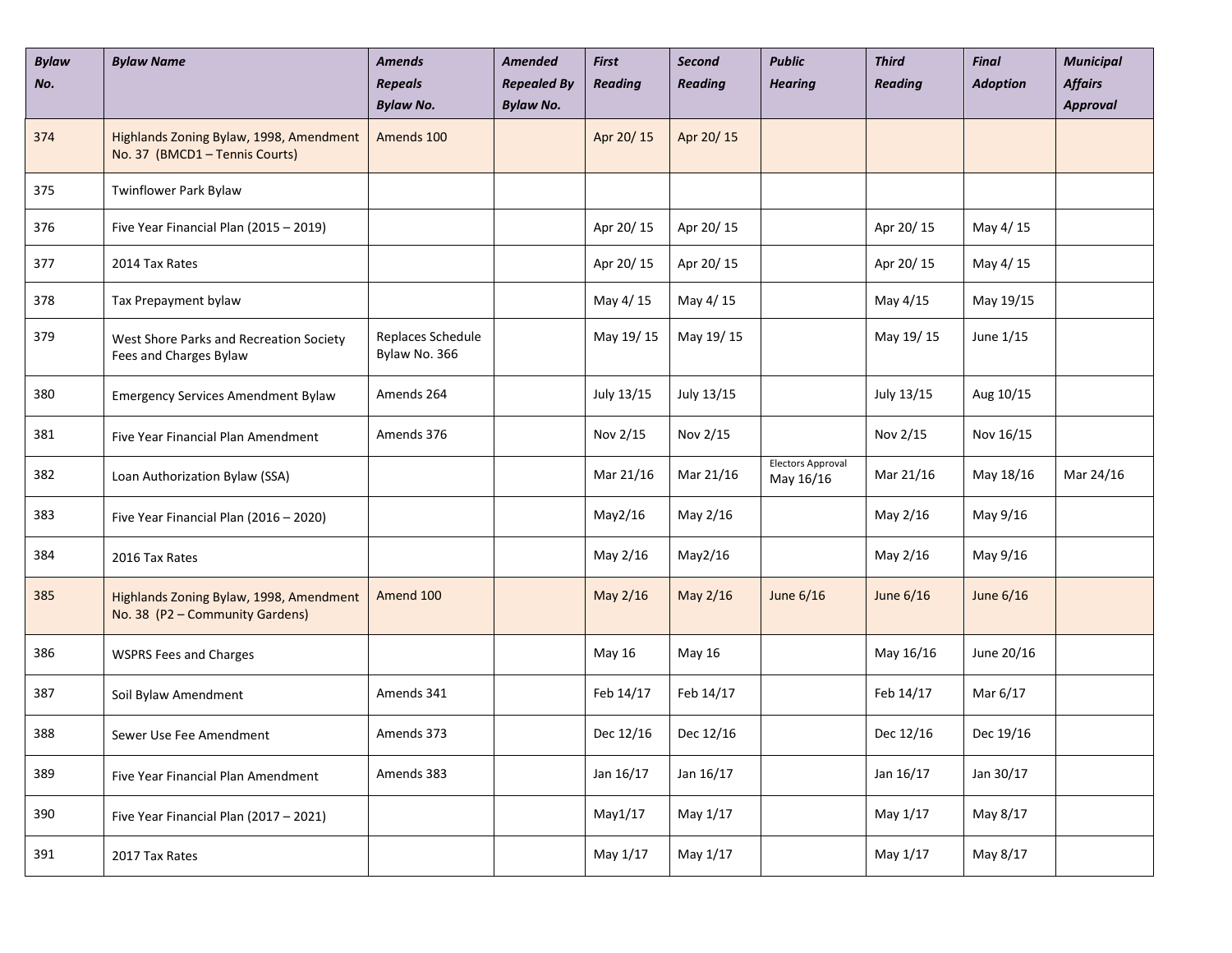| <b>Bylaw</b><br>No. | <b>Bylaw Name</b>                                                             | <b>Amends</b><br><b>Repeals</b><br><b>Bylaw No.</b> | <b>Amended</b><br><b>Repealed By</b><br><b>Bylaw No.</b> | First<br><b>Reading</b> | <b>Second</b><br><b>Reading</b> | <b>Public</b><br><b>Hearing</b> | <b>Third</b><br><b>Reading</b> | <b>Final</b><br><b>Adoption</b> | <b>Municipal</b><br><b>Affairs</b><br>Approval |
|---------------------|-------------------------------------------------------------------------------|-----------------------------------------------------|----------------------------------------------------------|-------------------------|---------------------------------|---------------------------------|--------------------------------|---------------------------------|------------------------------------------------|
| 392                 | <b>WSPRS Fees and Charges</b>                                                 |                                                     |                                                          |                         |                                 |                                 |                                |                                 |                                                |
| 393                 | Refinement of Water Well Requirements                                         | Amends 154                                          |                                                          | Oct 2/17                | Oct 2/17                        |                                 | Oct 2/17                       | Oct 16/17                       |                                                |
| 394                 | <b>Emergency Measures Bylaw Amendment</b>                                     | Amends 56                                           | 416                                                      | Sept 18/17              | Sept 18/17                      |                                 | Sept 18/17                     | Oct 2/17                        |                                                |
| 395                 | Sewer Use Fee Amendment                                                       | Amends 373                                          |                                                          | Oct 18/17               | Oct 18/17                       |                                 | Oct 18/17                      | Nov 6/17                        |                                                |
| 396                 | Amendment financial Plan                                                      |                                                     |                                                          | Nov 20/17               | Nov 20/17                       |                                 | Nov 20/17                      | Dec 4/17                        |                                                |
| 397                 | Not used????                                                                  |                                                     |                                                          |                         |                                 |                                 |                                |                                 |                                                |
| 398                 | Lot Line Adjustment Fee Change                                                | Amends 154                                          |                                                          | Feb 19/18               | Feb 19/18                       |                                 | Feb 19/18                      | Mar 5/18                        |                                                |
| 399                 | MTI Amendment                                                                 | Amends 49                                           |                                                          | Feb 19/18               | Feb 19/18                       |                                 | Feb 19/18                      | Mar 5/18                        |                                                |
| 400                 | <b>Council Remuneration Bylaw</b>                                             | Rescinds 278 and<br>306                             | Amended by<br>429                                        | Jan 22/18               | Jan 22/18                       |                                 | Jan 22/18                      | Feb 5/18                        |                                                |
| 401                 | Land Use Application Fees Amendments                                          | Amends 351                                          |                                                          | Feb 19/18               | Feb 19/18                       |                                 | Feb 19/18                      | Mar 5/18                        |                                                |
| 402                 | Highlands Zoning Bylaw, 1998, Amendment<br>No. 39 (R8 - 1927 Millstream Road) | Amends 100                                          |                                                          | Mar 5/18                | Mar 5/18                        | Apr 3/18                        | Apr 3/18                       | Apr 3/18                        |                                                |
| 403                 | MTI Amendment                                                                 | Amends 49                                           |                                                          | May 7/18                | May 7/18                        |                                 | May 7/18                       | May 12/18                       |                                                |
| 404                 | Roads and Traffic Amendment - Driveways                                       | Amends 300                                          |                                                          | Apr 16/18               | Apr 16/18                       |                                 | Apr 16/18                      | May 7/18                        |                                                |
| 405                 | Five year Financial Plan 2018                                                 |                                                     |                                                          | May 7/18                | May 7/18                        |                                 | May 7/18                       | May 14/18                       |                                                |
| 406                 | <b>Tax Rates</b>                                                              |                                                     |                                                          | May 7/18                | May 7/18                        |                                 | May 7/18                       | May 14/18                       |                                                |
| 407                 | Zoning Bylaw Amendment No. 40<br>(Cannabis Act)                               | Amends 100                                          |                                                          | May 7/18                | May 7/18                        | <b>June 4/18</b>                | <b>June 4/18</b>               | <b>June 4/18</b>                |                                                |
| 408                 | West Shore Parks and Recreation Fees and<br>Charges                           |                                                     |                                                          | May 22/18               | May 22/18                       |                                 | May 22/18                      | June 4/18                       |                                                |
| 409                 | Council Procedure Bylaw Amendment                                             | Amends 251                                          |                                                          | Sept 24/18              | Sept 24/18                      |                                 | Sept 24/18                     | Oct 1/18                        |                                                |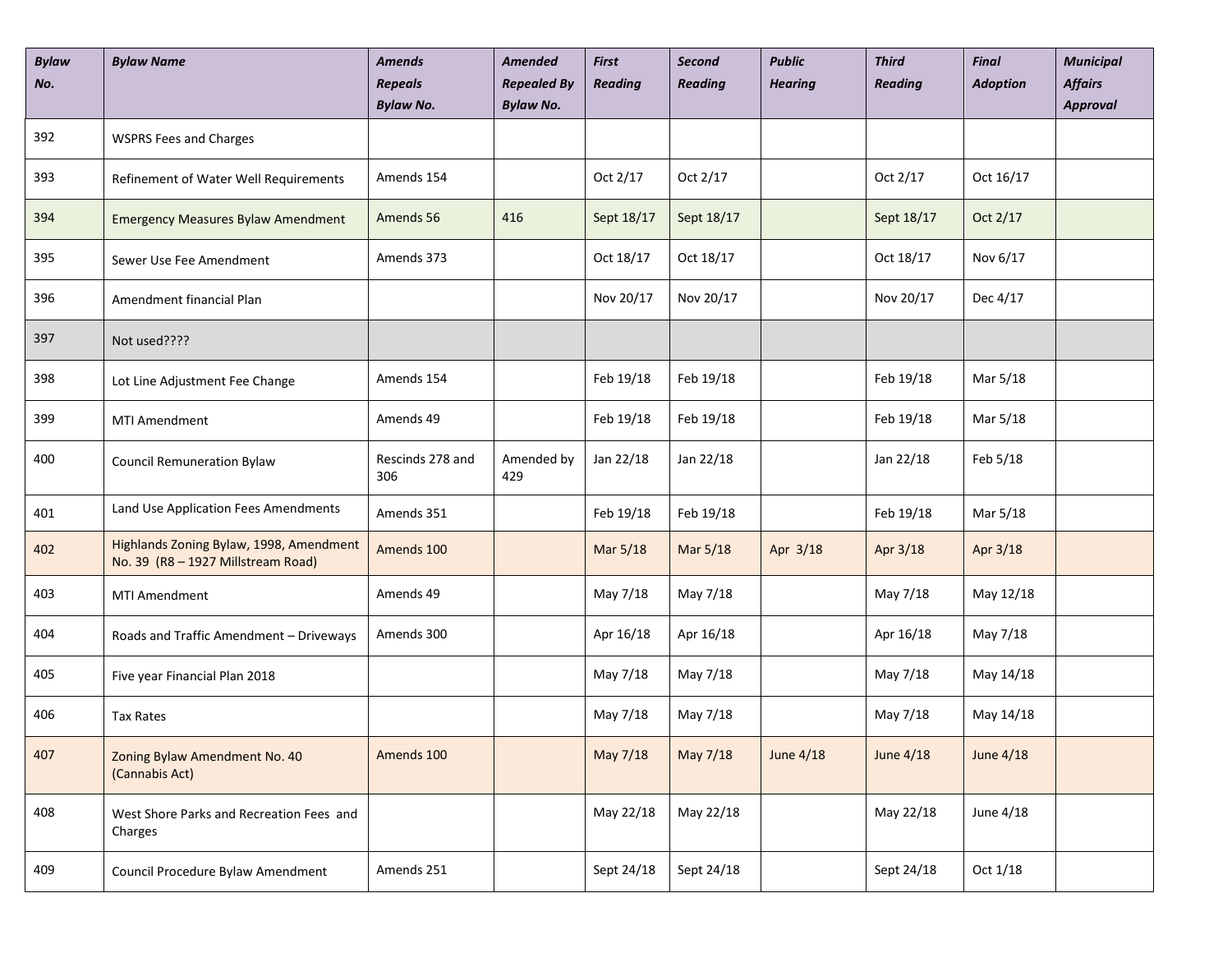| <b>Bylaw</b><br>No. | <b>Bylaw Name</b>                                                                               | <b>Amends</b><br><b>Repeals</b><br><b>Bylaw No.</b> | <b>Amended</b><br><b>Repealed By</b><br><b>Bylaw No.</b> | <b>First</b><br><b>Reading</b> | <b>Second</b><br><b>Reading</b> | <b>Public</b><br><b>Hearing</b> | <b>Third</b><br><b>Reading</b> | <b>Final</b><br><b>Adoption</b> | <b>Municipal</b><br><b>Affairs</b><br><b>Approval</b> |
|---------------------|-------------------------------------------------------------------------------------------------|-----------------------------------------------------|----------------------------------------------------------|--------------------------------|---------------------------------|---------------------------------|--------------------------------|---------------------------------|-------------------------------------------------------|
| 410                 | Tax Exemption Bylaw 2019                                                                        |                                                     |                                                          | Oct 1/18                       | Oct 1/18                        |                                 | Oct 1/18                       | Oct 15/18                       |                                                       |
| 411                 | Five year Financial Plan Amendment 2018                                                         | Amends 408                                          |                                                          | Oct 1/18                       | Oct 1/18                        |                                 | Oct 1/18                       | Oct 15/18                       |                                                       |
| 412                 | Sewer Use Fee Amendment                                                                         | Amends 373                                          |                                                          | Oct 15/18                      | Oct 15/18                       |                                 | Oct 15/18                      | Nov 19/18                       |                                                       |
| 413                 | Five Year Financial Plan - 2019 - 2023                                                          |                                                     |                                                          | May 6/19                       | May 6/19                        |                                 | May 6/19                       | May 13/19                       |                                                       |
| 414                 | Tax Rates Bylaw 2019                                                                            |                                                     |                                                          | May 6/19                       | May 6/19                        |                                 | May 6/19                       | May 13/19                       |                                                       |
| 415                 | Reserve Fund Bylaw                                                                              |                                                     |                                                          | Oct 21/19                      | Oct 21/19                       |                                 | Oct 21/19                      | Nov 4/19                        |                                                       |
| 416                 | <b>Emergency Management</b>                                                                     | <b>Repeals 56</b>                                   |                                                          | Oct 7/19                       | Oct 7/19                        |                                 | Oct 7/19                       | Oct 21/19                       |                                                       |
| 417                 | Permissive Tax Exemption 2020                                                                   |                                                     |                                                          | Sept 16/19                     | Sept 16/19                      |                                 | Sept 16/19                     | Oct 7/19                        |                                                       |
| 418                 | Highlands Official Community Plan Bylaw,<br>2007, Amendment No. 6 (RCS), Bylaw No.<br>418, 2019 | Amends 277                                          |                                                          | Nov 4/19                       | Nov 4/19                        | Sept 27/21                      | Sept 27/21                     | Sept 27/21                      |                                                       |
| 419                 | Sewer Use Fee Amendment                                                                         | Amends 373                                          |                                                          | Nov 18/19                      | Nov 18/19                       |                                 | Nov 18/19                      | Dec 2/19                        |                                                       |
| 420                 | <b>Financial Plan</b>                                                                           |                                                     |                                                          | May 4/20                       | May 4/20                        |                                 | May 4/20                       | May 4/20                        | 4 rdgs as per<br>$M083 - covid-$<br>19                |
| 421                 | Tax Rates                                                                                       |                                                     |                                                          | May 4/20                       | May 4/20                        |                                 | May 4/20                       | May 4/20                        | 4 rdgs as per<br>$M083 - covid-$<br>19                |
| 422                 | Tax collection scheme - 2020                                                                    |                                                     |                                                          | May 4/20                       | May 4/20                        |                                 | May 4/20                       | May 4/20                        | 4 rdgs as per<br>$M083 - covid-$<br>19                |
| 423                 | Permissive Tax Exemption Bylaw 2020 (for<br>year 2021)                                          |                                                     |                                                          | Sept 8/20                      | Sept 8/20                       |                                 | Sept 8/20                      | Oct 5/20                        |                                                       |
| 424                 | Firearms and Bow Hunting Bylaw No. 145,<br>Amendment Bylaw No. 1                                | Amends 145                                          |                                                          | July 13/20                     | July 13/20                      |                                 | July 13/20                     | Aug 17/20                       |                                                       |
| 425                 | 2020 Tax Sale Deferral Bylaw                                                                    |                                                     |                                                          | Aug 17/20                      | Aug 17/20                       |                                 | Aug 17/20                      | Aug 17/20                       | M192<br>permitted<br>approval at<br>same meeting      |